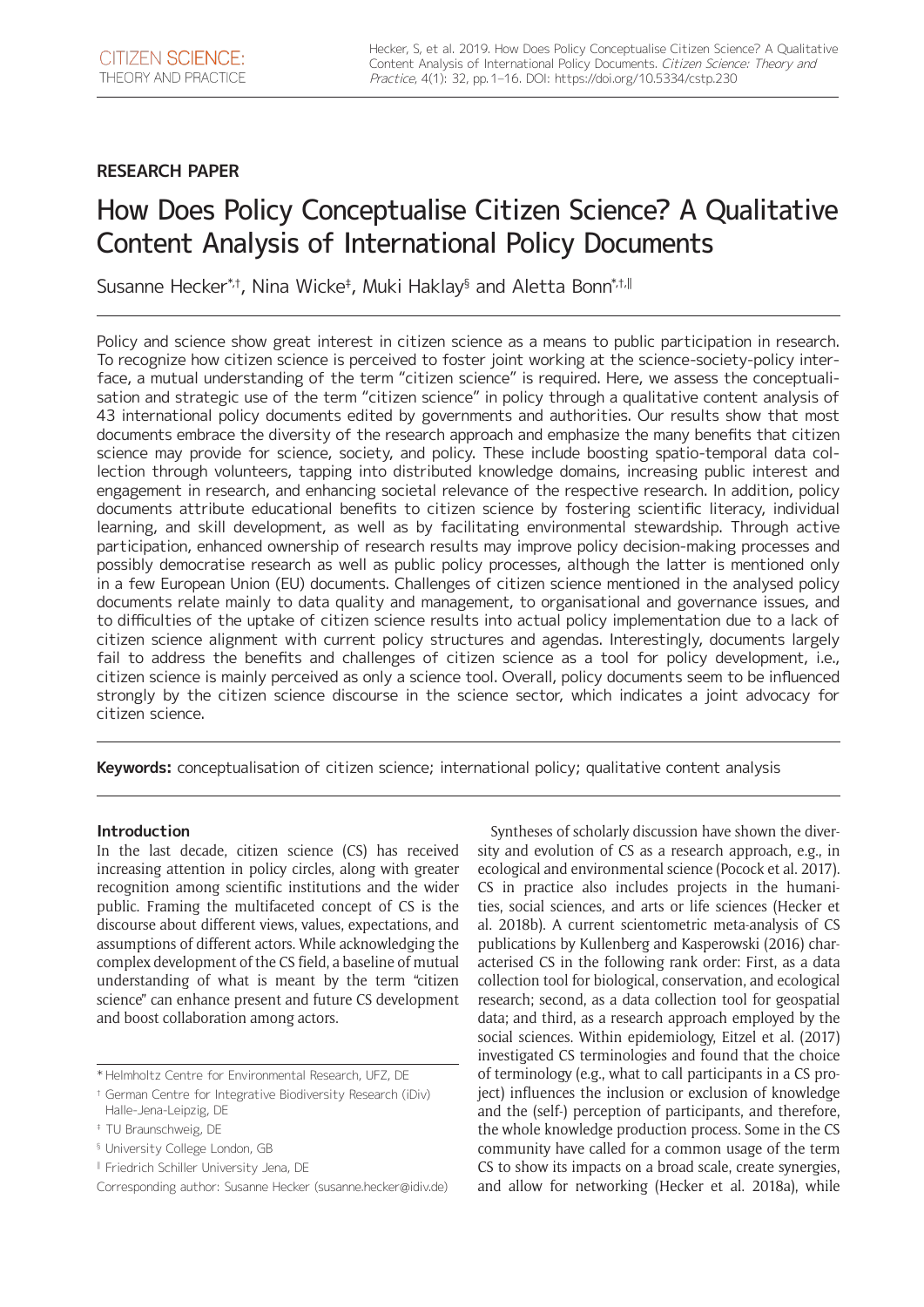acknowledging that there is not and cannot be one CS definition (Ceccaroni et al. 2017).

The development, acceptance, and implementation of CS relies not only on the public and scientific perception (Riesch and Potter 2014), but also is strongly impacted by policy development and its framing of CS. While the CS community may have a self-understanding of its use of CS, the policy community may have differences in the motivations, expectations, and specifications towards the outcomes and the process of CS. Note that in this paper, "policy" refers to the content-related dimensions of politics or a course of action. Policy thereby can be the basic principles by which a government is guided or the declared objectives that a government wants to achieve and preserve in the interest of a community (Business Dictionary 2018).

Importantly, CS data have been a cornerstone for natural resource management and nature conservation (e.g., McKinley et al. 2017, Hyder et al. 2015; Chandler et al. 2017; Kelly et al. 2019). CS offers the possibility for interaction not only with science, but also with policy, e.g., by "offering enhanced levels of participation in assessing (and determining) the success of EU environment policies" (European Commission 2013a, p.4). Understanding what policy means when using the term "citizen science" is therefore essential for researchers and policy advisors for communication and joint development of the approach.

In this paper we restrict our research to the term "citizen science," because it is becoming a legal term. For example, CS is employed in the US Crowdsourcing and Citizen Science Act (US Congress 2017) and in high-level strategic documents such as the statement of the Group of Seven (G7) Science Academies towards their governments, entitled "Citizen Science in the Internet Era," which considers CS as one of the three most pressing current scientific issues (G7 Science Academies 2019). In addition, CS is used as a binding term in funding schemes for research and innovation. See, for example, the EU Horizon 2020 programme "Science with and for Society" (SwafS) with its sub-programmes dedicated to CS, although no definition of "citizen science" is given, as well as the Austrian "Top Citizen Science" scheme, the 2016 German CS funding scheme, or the Australian "Citizen Science Grants." As no single definition of "citizen science" is commonly accepted, we aim to provide a better understanding of how policy as a steering actor conceptualises the term.

While funding of specific activities is an important policy outcome, in this paper we do not examine the use of the term within the documents that relate directly to funding scientific projects and the way that these framings influence the evolution of CS. The main reason to avoid this aspect of policy implementation is that it will obfuscate the high-level policy goals that are used to conceptualise CS. Funding is the result of pressures from multiple actors including scientists, politicians, civil servants, civil society organisations, and individuals. The specific outcome is not a result of a linear link to wider policy goals, but the outcome of complex social and political negotiations. Moreover, CS is funded not only through research funding schemes, but also through subscription fees to charities and through activities of natural history museums. Therefore, looking at scientific public funding schemes for CS may obscure the wider justification given by policy to support and promote CS as a policy objective as provided in the policy documents.

The aim of this paper is, therefore, to clarify policy expectations through conceptualization of attributed benefits and challenges of CS and thus to distil policy's understanding and strategic use of the term "citizen science" as an umbrella. We examine the understandings of CS within 43 international policy documents edited by governments and authorities from across the globe. Through a qualitative assessment, we investigate the following research questions:

- (i) *How does policy conceptualise and contextualise the term "citizen science"?*
- (ii) *What potential or evidence-based benefits are described regarding CS and for whom?*
- (iii) *What challenges are perceived for CS in the policy perspective?*

We link our analysis to theory and existing concepts of CS and policy to place our results in current policy perspective contexts.

## **Theoretical Background: Public Participation in Policy and Science**

Public participation has been discussed in both science and policy for several decades (Gregory and Miller 1998; Stilgoe et al. 2014), providing the background for current discussions of CS and its potential benefits and challenges.

In democracies, public participation is considered necessary for the acceptance of policy and to maintain the political democratic system. Public participation is alive through, for example, participation in elections or referenda, public consultations and consensus conferences, citizen advisory committees, citizen focus groups (Rowe and Frewer 2000), or the engagement in and support of civil society organisations. As a majority of citizens would like to become more involved in political processes, the development of participation instruments has increased in recent years (Norris 2002; Cain, Dalton, and Scarrow 2006). At the same time, participation in policy has legal sources. For example, the United Nations Economic Commission for Europe (UNECE) Aarhus Convention of 1998 provides EU citizens with the right to participate in environmental decision making. Because most of the decisions in this area necessitate scientific information, public access and use of environmental (scientific) information is seen as a prerequisite to meaningful participation. Subsequent directives and regulations provide possibilities for public participation; for example, the input of CS recording efforts towards EU statistics such as the European Common Bird Index or the European Grassland Butterfly Index (van Swaay et al. 2016) or the Marine Strategy Framework Directive (Nascimento et al. 2018). In another example, governments that are signatories to the Convention on Biological Diversity must report on biodiversity monitoring regularly; this opens up possibilities, but often also necessitates the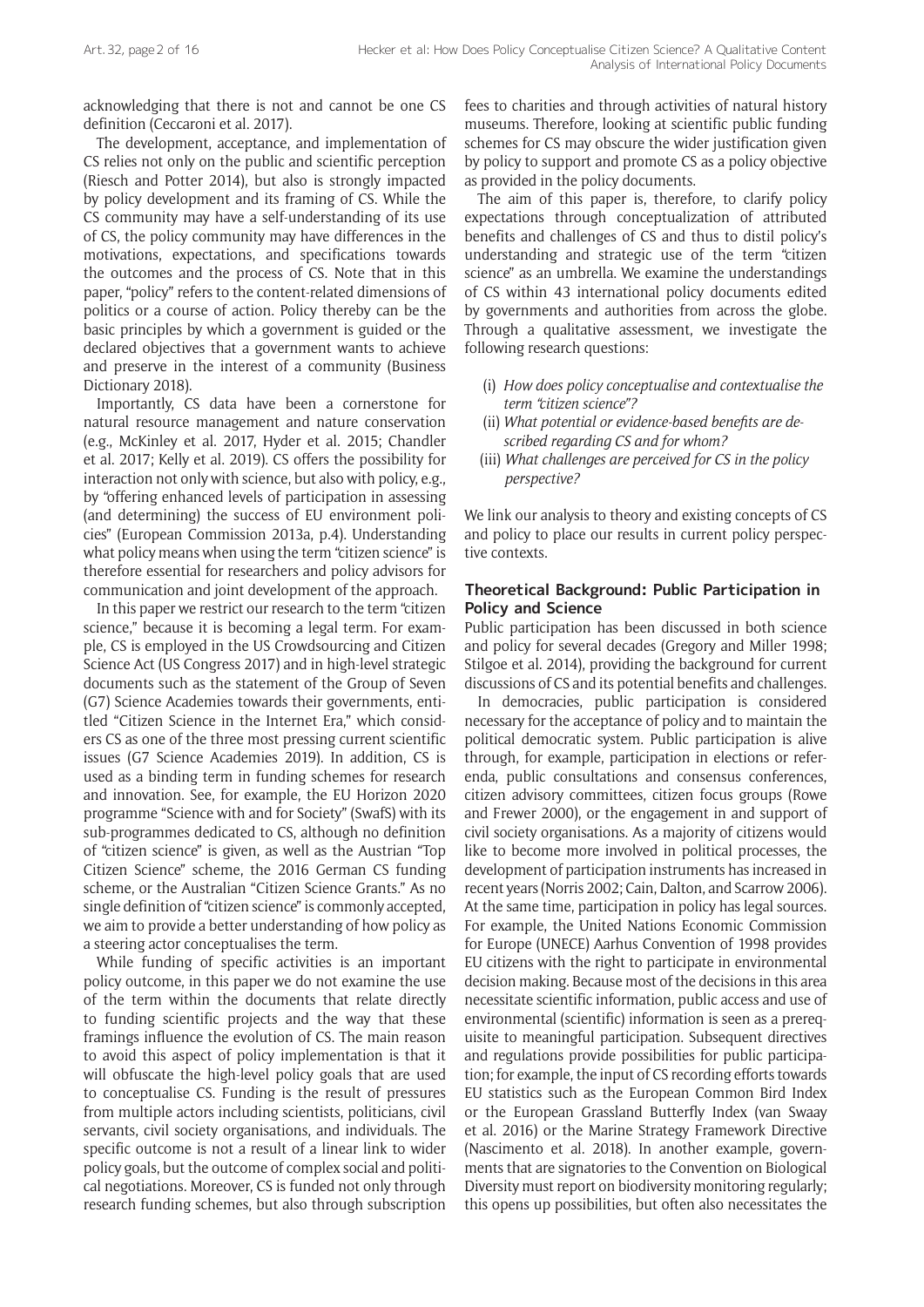need to use and engage with CS (Danielsen et al. 2018) due to paucity of *in situ* data.

In addition to the attention to participation in the area of environmental policy, there is growing awareness of the need for deeper engagement of the public in science policy. As Stilgoe et al. (2014) noted, this can be seen in the growing attention to the concept of Responsible Research and Innovation (RRI), which calls for a more democratic approach to decisions about the directions in which scientific developments should take (Peter et al. 2018; European Commission 2013b). Participation also is included as a key element in research agendas of Open Science and Open Innovation (Nascimento et al. 2018; Groom, Weatherdon, and Geijzendorffer 2016). Even though there are parallels, a central difference between political and scientific participation should be noticed: The discussions on political participation usually concern the extent of participation, because participation is essential for a democracy (van Deth 2009). In the field of participation in science, however, the fundamental questions still need to be asked as to whether, how much, and what kind of participation science needs.

Although those questions remain open, in the field of practical science communication newly developed communication forms often aim to facilitate participation and dialogue in the sense of a Public Engagement with Science (Durant 1999; Irwin and Wynne 1996). The main aim of this model is to create an equal, open, and unbiased exchange between science and the public. It replaces the idea of the so-called "deficit model," which assumes that the wider public has a deficit of knowledge, a lack of interest, and a cognitive deficit in scientific thinking in contrast to research experts (Brossard and Lewenstein 2009; Bauer 2016). A few decades ago, as described in the Bodmer Report (Royal Society and Bodmer 1985), science communication was seen as a means to overcome information and competence deficits and to educate the public to gain some kind of scientific literacy. One-sided dissemination of scientific knowledge was seen as a solution to raise the public's acceptance and understanding of science (Jones 2014; Miah 2017). From the 1990s onwards, this model has been criticized as too simplistic, being understood as one-to-one transfer that ignores the social processes and structural determinants of science communication and knowledge exchange (Schiele 2008). Other models have emerged in response to this critique (Brossard and Lewenstein 2009), such as the model of a Public Engagement with Science, that reflect the relationship of science and the public on a more equal footing and as a two-way exchange.

In parallel, sociological researchers began to question traditional ways of knowledge production. Gibbons et al. (1994) proclaimed that the old paradigm of knowledge production was replaced by a new "mode" of transdisciplinary, application-oriented, and socially distributed way of gaining knowledge. Around the same time, both Alan Irwin and Rick Bonney independently coined the term "citizen science," laying the foundation for two different interpretations of the term. Irwin (1995) anchored the term in the social sciences where CS was described as a means for democratization of science, public engagement, equity, and justice in the discourse of science and in setting the research agenda. Bonney (1996) linked the term to the natural sciences and public involvement in scientific research, with members of the public partnering with professional scientists to collectively gather, submit, or analyse large quantities of data. These two strands can still be found within scientific discussions and research practice with a prevalence of CS more frequently employed and welcomed in the natural sciences (e.g. Hecker et al. 2018b; Cooper and Lewenstein 2016). The social sciences sometimes take a more critical approach (e.g., by elaborating on the various practices and genealogies that the uniformity of term CS might obscure (Strasser et al. 2018)). Nevertheless, both approaches are valued for their potential benefits.

Current inner-scientific discourse critically assesses CS and provides frameworks and conceptual work on CS and policy (e.g., Hyder et al. 2015; Hollow 2015; McKinley et al. 2017; Walters et al. 2000), whereas strategic policy papers, such as the European green and white papers (Serrano Sanz et al. 2014) mainly endorse CS, promote its implementation, and include recommendations for its development, which has informed concrete policy actions in the form of funding schemes, such as in Germany (BMBF 2017) or in Austria (e.g., Top Citizen Science funding schemes). The CS community actively advocates for the development of CS through tailored communication towards policymakers and their networks in the form of policy briefs, for example, the European Citizen Science Association (ECSA) advocated for the inclusion of CS as part of EU Policy Delivery (ECSA 2016) and endorsed the German Green Paper on Citizen Science (ECSA 2015), and the European project Doing It together Science (DITOS) advocated for synergies between CS and Open Science (DITOS 2017). The development of CS also is supported by global associations, national organisations, and capacity programmes (Göbel et al. 2017; Richter et al. 2018), and is promoted by conferences of at least three CS associations (i.e., the US Citizen Science Association, the European Citizen Science Association, and the Australian Citizen Science Association) as hubs for the development of the field (e.g., Hecker et al. 2018a). At the same time, critical voices that question CS in its current conceptualization have emerged (Mirowski 2018).

Both policy and science provide opportunities and call for public participation, which finds a melting point in the CS approach. This leads to the question whether science and policy have a different understanding of what CS is, what benefits they expect or perceive, and what challenges they see.

## **Methodological Approach: Qualitative Content Analysis**

To explore policy's understanding and use of the term "citizen science," we carried out a qualitative content analysis (Mayring 2015) for 43 policy documents from the United States, Australia, New Zealand, Japan, the European Commission, Germany, Austria, the United Kingdom, and the inter-governmental Organization for Economic Cooperation on Development (OECD). We chose these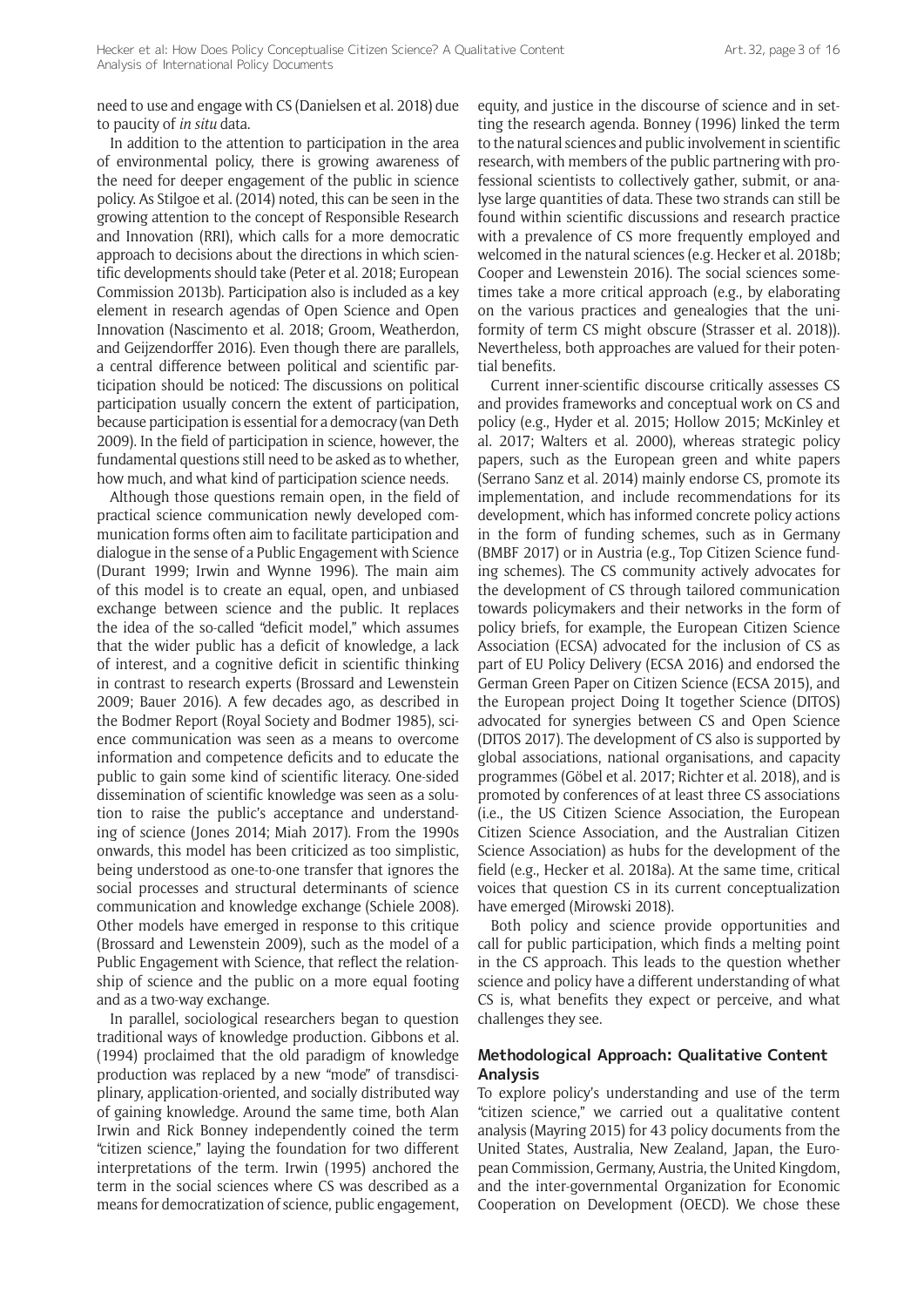countries because CS has developed in these places to a considerable degree, including initiatives from governments and capacity building (e.g., through national and international associations such as the US Citizen Science Association (CSA), the US Federal Community of Practice on Crowdsourcing and Citizen Science, European Citizen Science Association (ECSA), Australian Citizen Science Association (ACSA), and CitizenScienceAsia.

## **Data collection and sample**

To select relevant policy documents for content analysis, we followed a triangulation approach. First, we contacted the CS network associations in Europe, the United States, and Australasia who pointed us to representatives they considered most knowledgeable to advise us on policy documents for our sample. We asked them which documents they considered as having been influential and relevant for the development of CS. Second, we searched for policy documents cited in scientific and policy papers. Inclusion criteria were that documents had to be published by governments and their ministries or government related authorities. Due to coding researchers' language skills (Hecker, Wicke) the sample was restricted to documents in English or German. No other exclusion criteria were given, e.g., regarding policy area, publication date, or accessibility.

The final sample includes 43 policy documents (Appendix A, supplementary files) containing the term "citizen science." The documents are mainly from two policy areas: Environmental policy (17 documents) and policy supporting science in general, including national science strategies (25 documents). An additional document is on urban policy. The 43 documents also can be clustered into the following categories: (a) reports on existing or past activities or descriptions of a current state of developments in science or meetings (14 documents); (b) strategic documents pointing towards future possible and/or intended activities (14 documents); (c) policy frameworks and programmes (3 documents); (d) information and discussion papers, including policy briefs (7 documents); and (e) single uncategorised documents, such as two memorandums, one Act, one clearance, and one letter.

Not all documents name their authors, but examining the authorships for those that do, scientific input can be identified for several of the documents: One is written by employees of the Commonwealth Scientific and Industrial Research Organisation (CSIRO), a research institution of the Australian government [document number 2, see Appendix A], and four by employees of the Joint Research Council (JRC) [18]; [19]; [20]; [21], the research service of the European Commission. One document is explicitly written by researchers [4], and two others by the Science Communication Unit University of the West of England (UWE), Bristol [14]; [15]. Document 16 is a meeting report thanking academic participants for their input to the document. Document 22 is written by the High Level Group on maximising the impact of EU Research & Innovation Programmes, a group of business and primarily science representatives, and Document 3 states that it is "based on science" [3:5]. In addition, seventeen documents refer to scientific literature in direct citations or a reference list.

### **Qualitative content analysis**

We conducted a qualitative content analysis (Mayring 2015) of policy documents, using a deductive as well as inductive approach to structure the content. For this purpose, we developed a category system to code the material based on aspects derived from the theoretical background (see Appendix B, supplementary files, with links to relevant scientific literature). Because no similar research papers on qualitative content analysis on other science approaches from a policy perspective could be used as an orientation, we developed further categories building on patterns discovered in the assessed documents. The category system was applied using the software MaxQDA (version 18) for the coding process.

We analysed those text passages that included the exact term "citizen science" within the documents and, where applicable, considered each text paragraph before and after the total 1,130 mentions of the term focusing on the conceptualization of CS or its benefits and challenges. We treat "citizen science" as a term of art and do not consider other related terms such as "public participation in research," "participatory research," or "crowdsourced information."

For quality control of the coding process, we applied a consensual coding method (Kuckartz 2016) to determine whether coders agreed on the coding content while using the same coding scheme. Two researchers (Hecker, Wicke) each coded the text independently according to scientific standards (see Lombard et al. 2004). We first compared independent codings for 10% of the same data material for similarity in segment selection and codings. Here, we used the function "intercoder agreement" of the software MaxQDA to see the distribution of codes on a segment level. Results showed between 66% and 91% of intercoder agreement. Differences were discussed and a common understanding of the coding scheme was developed. Both researchers then coded half of the entire sample each.

## **Results**

The policy documents mention the term "citizen science" between one and 184 times per document. CS was referred to either in a broad context of other topics (Appendix A, supplementary files), e.g., in Australia's strategy for nature 2018–2030 [12], or it was the main focus of attention of large parts or the whole document, such as in Environmental Citizen Science [15]. Therefore, documents cover a variety of categories. While most documents provide information on the conceptualisation of CS, many cover benefits while fewer cover challenges.

## **Conceptualisation and contextualisation of citizen science in policy documents**

#### Understanding of citizen science

Half of the documents mention CS as a tool for data collection and analysis mainly in the field of environmental research, some of which refer back to Bonney's initial definition from 1996 (see **Table 1** for main results on conceptualization and contextualization). Only ten documents refer to Irwin's definition of CS (1995), acknowledging the added value of societal development through CS [e.g., 15:5;  $19:6 - i.e.,$  document 19, page 6, indicating the page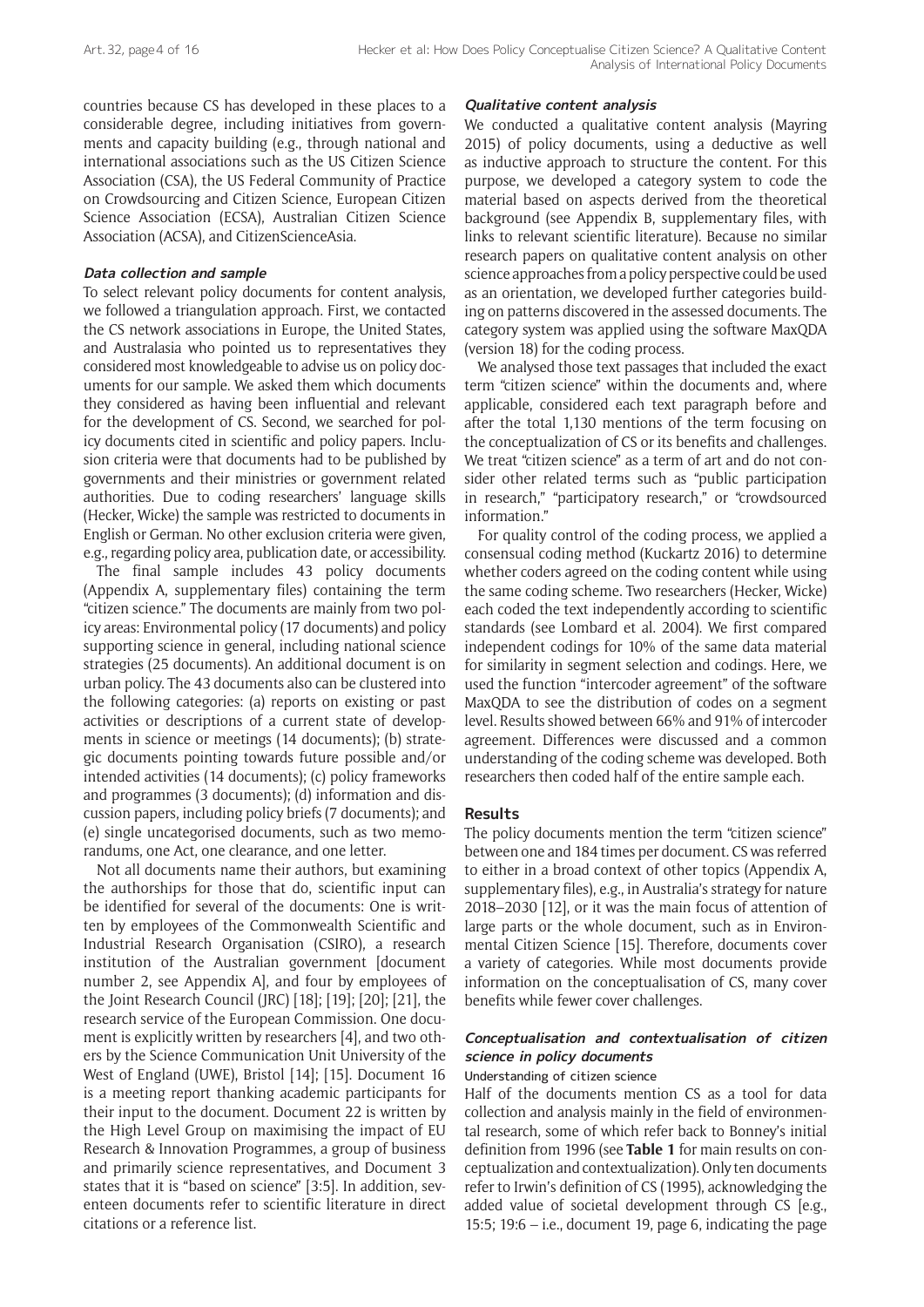**Table 1:** Main results for conceptualization and contextualization identified in international policy documents.

CS is predominantly referred to as a data collection tool (Bonney et al 1996), while few policy documents relate to CS as an approach to democratise science (Irwin 1995)

Documents embrace the variety of CS approaches and different levels of engagement

Documents provide descriptive understandings of CS through describing tasks of participants in CS activities

Policy application areas are mainly biodiversity and environment related, e.g., with reference to environmental policies or health risk management

CS is linked to Open Science and Crowdsourcing

CS is viewed as an inclusive approach to joint research bridging academia and societal actors and linked to education

Digital technologies are perceived as main driver for facilitating CS

number of the PDF document. Please note that this might differ from the numbering within the policy document due to different numbering of sections]. More than half of the documents enlarge the understanding of CS going beyond these definitions. Some refer to CS as a tool for collaboration between the wider community and scientists working together in scientific projects, though without providing further explanation (e.g., "scientists collaborating in various forms with members of the public" [8:75]; see also [4:1; 26:1; 33:17]). Others define the forms of collaboration or different existing understandings (e.g., "from being better informed about science, to participating in the scientific process itself by observing, gathering or processing data" [37:14]), which are based on the description of tasks or activities that citizens might accomplish in a CS project [e.g., 9:4; 21:48; 23:28; 27:66; 30:1]. In this way, the documents provide a more concrete understanding of the concept. Fourteen documents emphasise the variety of approaches, forms of collaboration, or aims [e.g. 11:1; 23:28; 38:8], such as the "degrees of agency with regards to the research process, very different relationships with professional scientists and very different degrees of influence on policy relevant scientific projects" [19:7]. The term CS also is understood to encompass projects that gather data without linkage to specific scientific processes: They "are about user-generated content, not necessarily addressing a scientific process or issues" [21:3], alongside CS projects that explicitly address scientific questions.

Policy documents also use a wide concept of CS regarding the form of collaboration and level of engagement of citizens and embrace this collaboration between science and society: "The engagement of citizens in CS activities can take different forms, from crowdsourcing (citizens as sensors) to collaborative science and policy (full engagement)—all forms can bring added value to EU policies" [15:5].

Policy documents rarely relate to the classification provided in Bonney et al. (2009) and Shirk et al. (2012), which is widely cited in scientific literature, although four documents do refer to "contributory," "collaborative," and "community-led" [15:7] or "co-created" CS projects [4]; [15]; [19]; [21]. The call for co-creation of CS projects is mentioned as a task for researchers [15:4] but is not mentioned as an added value for policy. The historical roots of CS [15:4–6; 30:1] and the interlinkage with lay, local, and traditional knowledge [11:1; 5:9] are mentioned rarely and are lacking in most documents. Linkages to other concepts are occasionally drawn, including the typologies of Wiggins and Crowston (2012) [15:8; 37:14], Haklay's (2013) scheme of participatory levels of CS [15:8; 21:43], or definitions provided by the White Paper on Citizen Science in Europe (Serrano Sanz et al. 2014) [21:8].

Documents link CS to other science policy concepts, such as "Open Science" and its components of open data, open access, open source, and open innovation in almost half of the documents [7:34; 8:87; 11:3; 17:26; 19:40; 19:51; 20:5; 21:7; 23:5; 27:17; 28:6; 32:35–36; 42:7]. Crowdsourcing of data is described as being part of CS or defined as distinct from CS, as both concepts advance scientific knowledge production [7:34; 9:1–2; 25:1; 28:6; 37:15; 41:4]. Single documents refer to CS alongside "Responsible Science and Innovation" [7:30; 19:51] and "Citizen Cyberscience" [15:14], or they link CS to the overall topic of the document, such as "Do-it-Yourself-science" [19; 32:56] or "Smart Cities" [21]. Policy areas for CS show a main focus on environmental policy areas (**Table 2**).

Furthermore, CS is noted as an inclusive approach to science in nine documents. They address who should be included—all parts of society, large numbers of people, everybody, or specifically disadvantaged communities but only three refer to reasons or aims for inclusiveness: Include "diverse sources of expertise" [17:8], "bring in new ideas and insights and contribute[s] to solutions" [25:6], and "help scientists and researchers deal with the flood of data that confronts them" [32:55].

Education as one aspect of CS projects is mentioned in eight documents, partly amongst other aims of CS projects [19:50; 20:25; 21:9; 21:34; 21:42; 18:46; 15:3]. Few present educational outcomes or aims as opposed to producing scientific data [15:4]. Potential effects of education in CS projects are described as behavioural change [11:1] or empowerment of citizens [15:12]. Educational benefits can be experienced in formal and informal settings [15:14; 19:14; 19:44; 21:34], and depend on adequate time and financial resources [15:15]; their outcomes might be hard to evaluate and quantify and depend on the level and quality of engagement of participants: "While some participants set up their own experiments and posed questions that helped scientists develop new studies, these outcomes were not captured in the evaluation survey, demonstrating that the educational value of citizen science can sometimes be difficult to quantify" [15:14].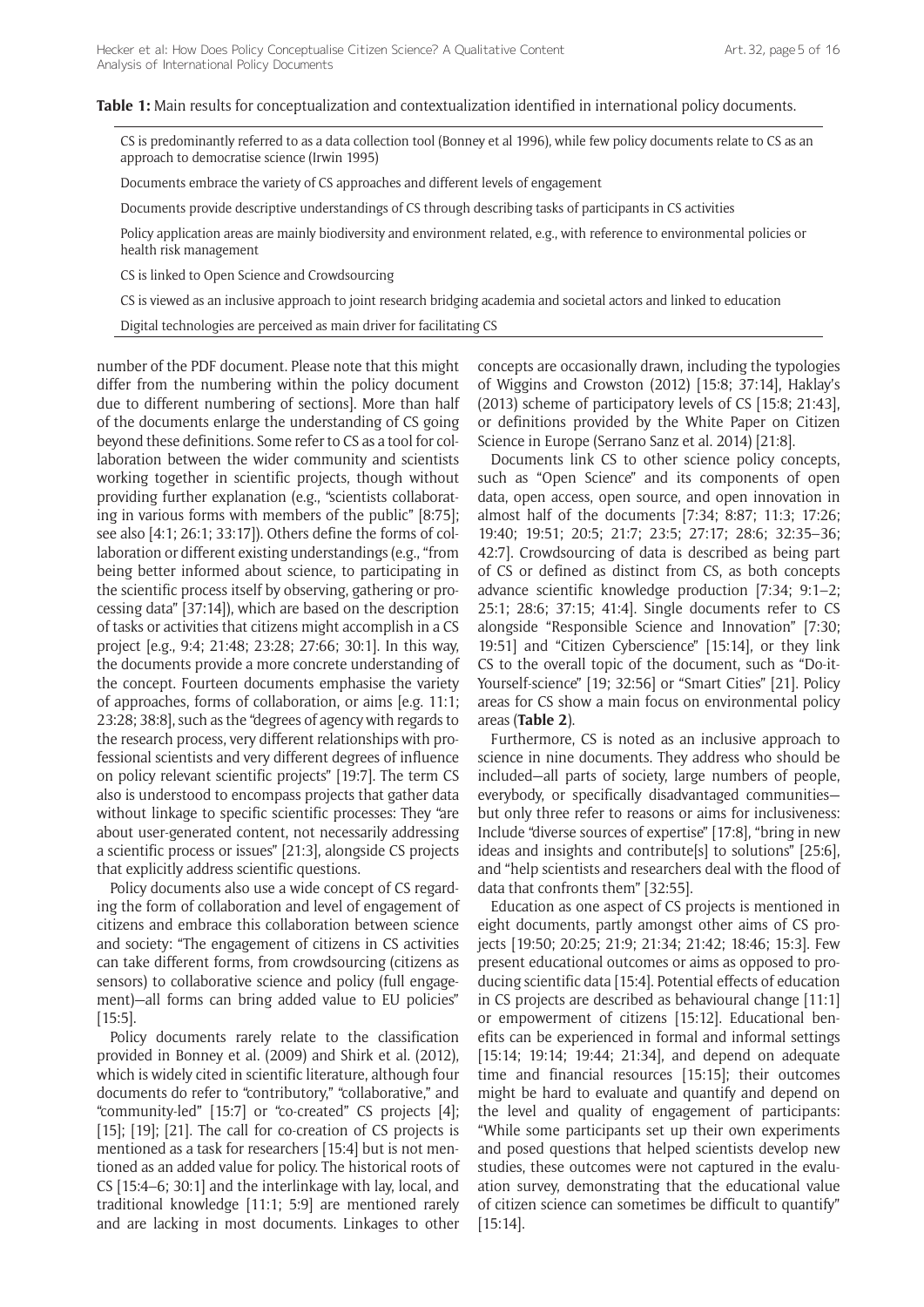| Table 2: Policy areas of CS in policy documents (for each document only one passage is mentioned regardless of the |  |  |
|--------------------------------------------------------------------------------------------------------------------|--|--|
| frequency of mentioning).                                                                                          |  |  |

| Policy area                                                        | <b>Total</b> | <b>Source</b>                                               |
|--------------------------------------------------------------------|--------------|-------------------------------------------------------------|
| Astronomy, e.g. asteroid detection                                 | 3            | 19:12, 25:10, 27:20                                         |
| Biodiversity assessment, management<br>and strategies              | 9            | 2:189, 4:3, 15:3, 19:50, 24:2,<br>25:10, 26:21, 29:4, 34:21 |
| <b>Environmental monitoring and reporting</b>                      | 4            | 19:11, 21:8, 39:10, 40:15                                   |
| wildlife monitoring and management                                 | 3            | 4:3, 15:3, 30:1                                             |
| Environmental science and policies/poli-<br>cymaking               | 6            | 4:1, 11:2, 15:3, 20:5, 36:2,<br>37:14                       |
| health-related                                                     | 4            | 6:33, 13:1, 15:7, 19:8                                      |
| natural resources management                                       | 1            | 29:4                                                        |
| biological conservation                                            | 2            | 15:6, 19:12                                                 |
| Environmental health risks management                              | 1            | 9:1                                                         |
| pest and disease outbreaks                                         | 5            | 4:3, 10:57, 19:44, 25:6, 30:1                               |
| biosecurity, pest animals                                          | 2            | 2:156, 33:17                                                |
| disaster mitigation/planning                                       | 1            | 25:8                                                        |
| hazard mapping, pollution breaches                                 | 1            | 19:50                                                       |
| littering                                                          | 3            | 11:1, 16:10, 20:9                                           |
| noise, air quality/pollution                                       | 5            | 11:3, 15:4, 20:36, 25:8, 30:1                               |
| discovery of new species                                           | 4            | 4:3, 10:11, 15:3, 36:4                                      |
| invasive species                                                   | 3            | 14:11, 15:16, 20:12                                         |
| soil health                                                        | 1            | 15:24                                                       |
| <b>Medical research</b>                                            | 2            | 5:49, 25:6                                                  |
| epidemiology                                                       | 3            | 19:8, 25:8, 37:14                                           |
| biomedicine                                                        | 1            | 28:61                                                       |
| public health risks                                                | 1            | 9:1                                                         |
| Open Science, Open Data, Big data                                  | 3            | 20:5, 21:34, 18:46                                          |
| <b>Weather information</b>                                         | 4            | 4:3, 5:49, 25:7, 30:1                                       |
| <b>Others</b>                                                      |              |                                                             |
| Cultural heritage digital social innovation,<br>digital government | 1            | 20:37                                                       |
| urban life                                                         | 1            | 20:9                                                        |
| consumer strategies                                                | 1            | 26:21                                                       |
| social sciences                                                    | 1            | 37:14                                                       |
| smart cities, incl. ICT, energy and transport<br>infrastructures   | 1            | 21:3                                                        |
| geographical information and mapping,<br>e.g. school districts     | 2            | 37:14, 25:9                                                 |
| environmental justice                                              | 1            | 15:17                                                       |

Although potential advances for innovation of CS regarding the relationship of science and the public are recently discussed in the field of science communication, policy documents mention this aspect only in three documents: As a function of CS projects, i.e., communicating science, education, or promoting scientific literacy through CS [19:11; 19:13; 21:9], and as a means to encourage participation in CS projects [43:2].

## Drivers for citizen science

Modern development of (digital) technologies, including smartphone applications and the availability of the Internet, are perceived as major drivers for CS, as mentioned by 50% of all documents: "Developments to communication technology, such as recent smartphone apps, coupled with widespread access, enable almost anyone to become a citizen scientist" [14:11]. They allow for recording and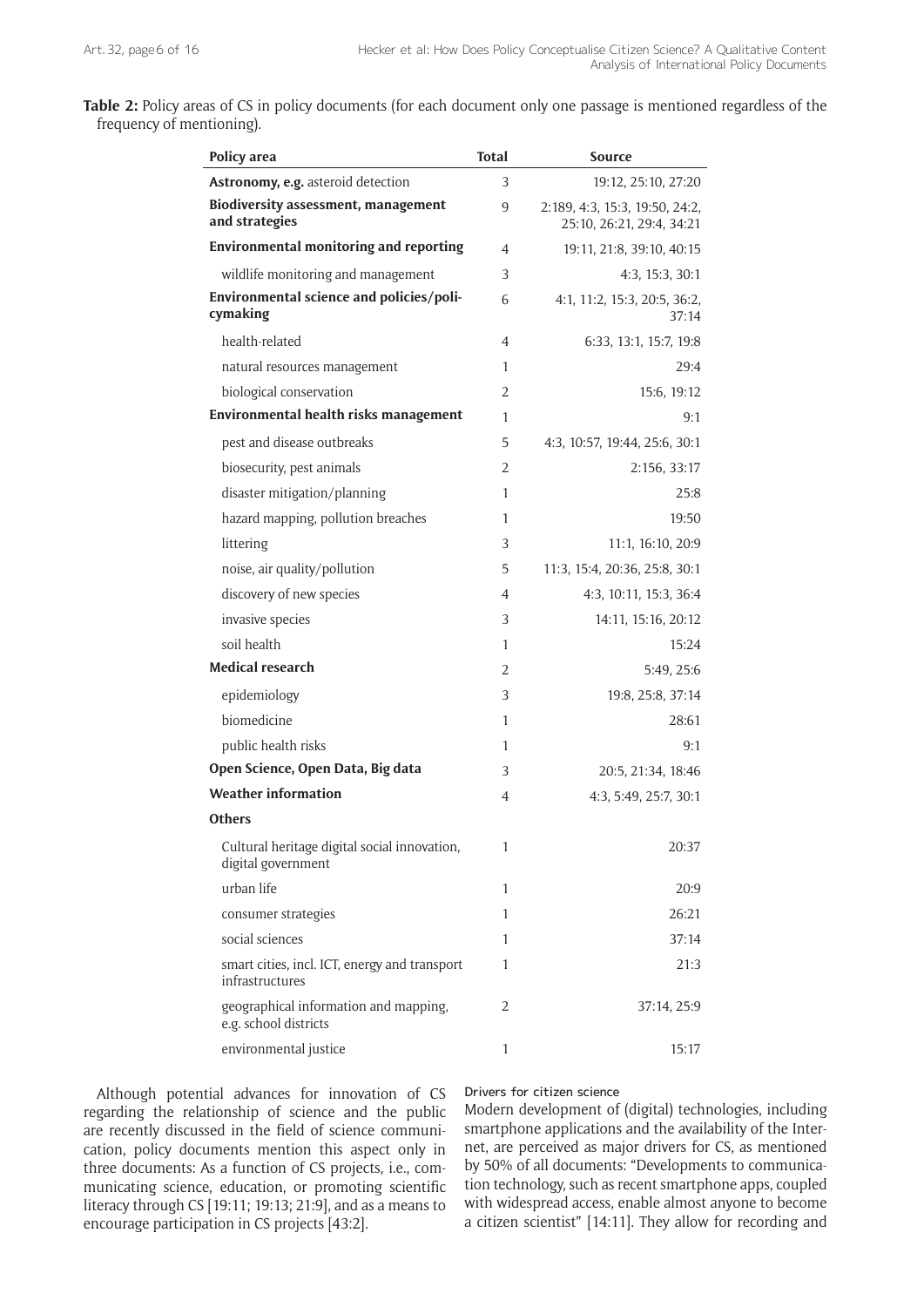mediation of real-time, accurate GPS data [19:28], potentially engaging large numbers of citizens, increasing the temporal and geographical extent of areas of CS [19:8], and enabling a diversity of CS projects [30:1]. Websites can provide information on CS projects and link to relevant sources [28:48] and are designed, for example, to develop synergies between CS and more community-based initiatives in New Zealand [35:31]. Social media are mentioned along with new technologies and the availability of the Internet [9:3; 18:46; 37:15], but are not singled out as drivers for networking, communication, or marketing particularly supporting CS. Gamification as an approach of CS is mentioned only twice [30:2; 15:4].

Five documents point to the importance of motivation of participants in CS when calling for an understanding of individual motivations [9:11; 15:21], which might be grounded in the "fun, educational, engaging" nature of CS projects [9:6], local environmental threats [15:26] that require large data sets potentially provided by CS [24:2], or other sources of motivation [19:15]. Factors for long-term participation need consideration [21:28], which includes finding motivated participants and engaged communities [21:14] as a success factor.

Our analyses showed no perceivable differences in CS approaches or understanding of CS among different parts of the world in the assessed documents. In addition to the overall analyses, we searched for differences in conceptualization of the term "citizen science" by grouping documents into those from the United States, Australasia, and Europe for this specific question. Understandings of CS were predominantly consistent throughout the groups. For benefits and challenges, we highlight in our analysis where we found differences for regions.

#### **Benefits of CS for science, society, and policy**

Overall, policy documents portray CS as an influential and promising approach (Riesch and Potter 2014). Benefits identified in 36 documents refer to individual benefits for researchers, members of society, and policy-makers, and to science, society, and policy as parts of the social system (**Table 3**).

#### Benefits for science

Benefits of CS for science are referred to at (a) the project level and (b) the science-society interface.

#### Project level

The creation of large-scale data sets both in terms of geographical spread and over time and the increase of different data types are the two factors most cited as benefits of CS for science. This encompasses the possibilities of data collection by volunteers over a larger spatial extent and temporal scale, reaching a wider geographic coverage as well as "new or greater access to resources, access to private lands and information" [4:2]. This increases not only the amount of available data, but also the type of data that would otherwise be very difficult to collect [4:2; 9:1; 20:21; 29:3; 40:15; 30:1], such as monitoring of alien species in private surroundings. Volunteers also can be helpful regarding the analyses, validation, and interpretation of data, such as validation of images submitted by other volunteers [20:25; 31:4]: "the human eye and brain allow volunteers to categorize millions of objects (like galaxies) or find solutions to complex problems that computer algorithms may not be able to solve" [25:6].

The support of citizens also may improve data quality by helping "to gain more timely information or to cover a specific topic more deeply" [20:21]. This can be the case in emergency situations, when fast data are needed. These data can improve the understanding of and conversation about specific topics, such as biodiversity, and can be used to inform biodiversity and ecosystem management decisions, for example [15:7; 29:5].

Some policy documents assume a cost-effectiveness of CS, underlining that data are provided at lower cost compared with traditional research methods, and thus the financial cost of scientific studies is reduced, "potentially offering better value for public money" [11:1; 14:10, 14:18; 29:3; 15:16; 30:3]; this argument is discussed in the literature but in some circumstances has been contradicted by CS project leaders (Blaney et al. 2016; Hecker et al. 2018b).

#### Science-society interface

In general, CS is attributed to increase public engagement and interest in research of citizens [1:19]. CS can provide a means for raising public awareness for scientific issues and research [4:4; 15:5]. Research agendas can be redirected towards issues of concern to citizens [32:56]. Documents assert added value to science through CS by providing volunteers' perspectives, experience, or information that professional scientists may not have [25:6; 32:56]. The

**Table 3:** Main benefits of CS for science, society, and policy analysed in international policy documents.

| <b>Science</b>                                                                                                                                                                                                                                                                                                                                                        | <b>Members of Society</b>                                                                                                                                                                                                             | <b>Policy</b>                                                                                                                                                                                                                                                                                                                                                                           |
|-----------------------------------------------------------------------------------------------------------------------------------------------------------------------------------------------------------------------------------------------------------------------------------------------------------------------------------------------------------------------|---------------------------------------------------------------------------------------------------------------------------------------------------------------------------------------------------------------------------------------|-----------------------------------------------------------------------------------------------------------------------------------------------------------------------------------------------------------------------------------------------------------------------------------------------------------------------------------------------------------------------------------------|
| <b>Science Project level</b><br>· Increase in amount and scale of data<br>· Validation of data<br>$\cdot$ Cost-effectiveness<br>Science - Society Interface<br>· Increase of public engagement, interest in<br>research, and public awareness of science<br>· Inclusion of diverse sources of expertise,<br>perspectives and experiences (broad<br>knowledge domains) | <b>Increase</b> of<br>$\cdot$ understanding of science,<br>scientific principles, and<br>scientific challenges<br>(scientific literacy)<br>$\cdot$ individual learning<br>· topical knowledge<br>· interest in a scientific<br>career | Improvement of<br>• policy decision-making processes<br>$\cdot$ implementation of policy<br><b>Increase</b> of<br>· knowledge about policy issues (political<br>literacy)<br>$\cdot$ societal relevance of policy<br>· interest in policy decision-making as well<br>as the acceptance of policy measures<br>Support of (environmental) stewardship and<br>activism (civic empowerment) |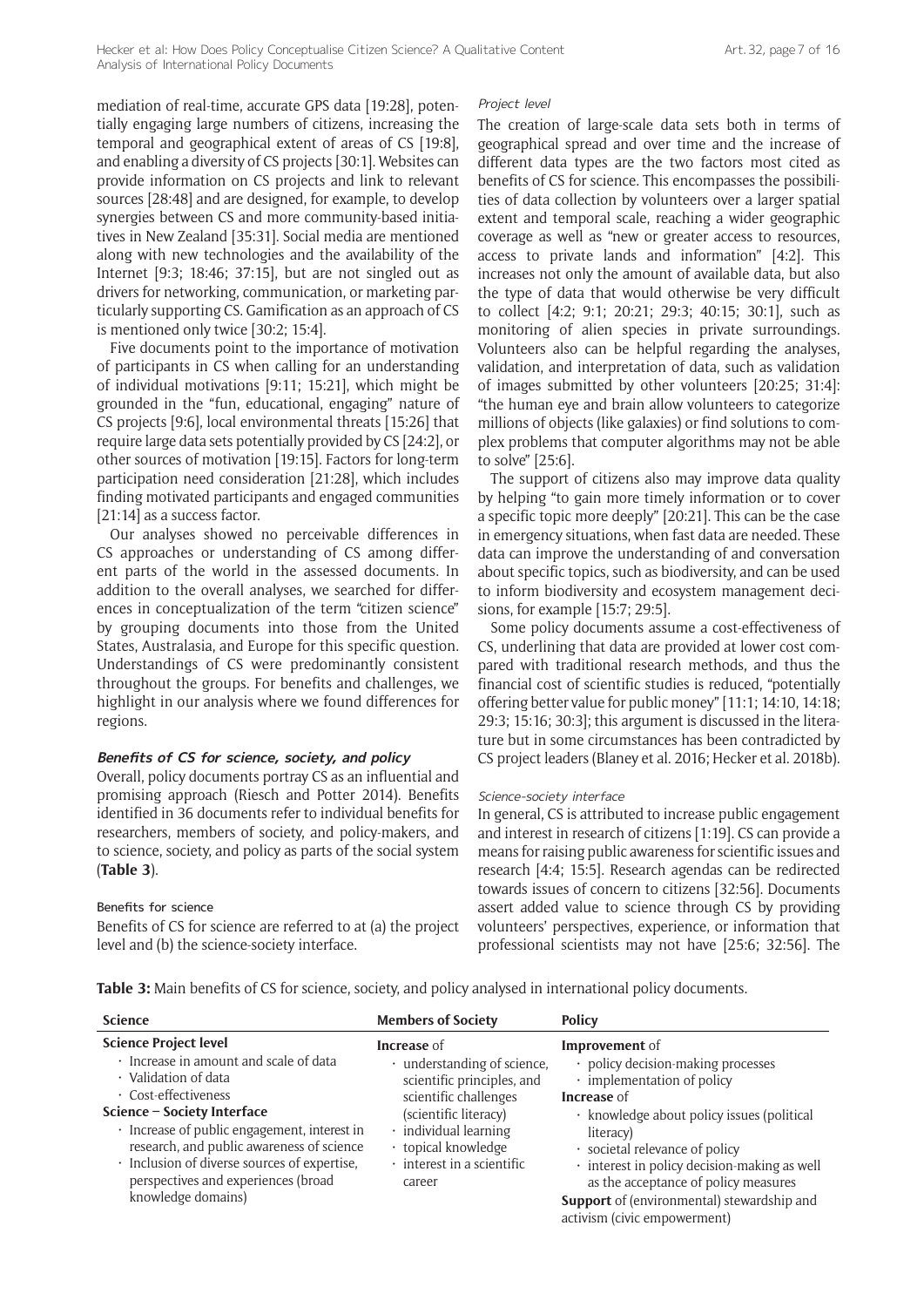skills, dedication, and ingenuity of citizens are described as "untapped resources" [25:6] that bring in new insights and contribute to solutions. New research methods can arise and new discoveries can be made possible, which lead to the production of new scientific knowledge [42:7]. CS is described as a form of distributed intelligence, which allows utilising citizens' knowledge and monitoring capabilities [14:7]—a benefit that is slightly more emphasized in European and US than in Australasian documents. Furthermore, documents underline the value of practical know-how as well as local and traditional, specialist knowledge, for example of particular species, habitats, and skills, particularly in relation to local environments [15:8; 20:9; 7:31]. Thus, CS can improve scientific research by the inclusion of diverse sources of expertise and knowledge domains [17:8].

### Benefits for members of society

Benefits for members of society are mainly formulated for individuals rather than for society as a whole. The policy documents take up the ascribed notion that CS promotes citizens' scientific literacy (Durant 1993). They state that through this first-hand experience, scientific literacy can be built and improved, which in turn can boost participation in science projects [4:4]. Citizens learn to think scientifically and develop critical abilities. Their ability to generate scientific questions (often about the environment) and their knowledge about science as well as scientific methods and processes rises [19:14; 25:10], an argument that also is discussed critically in the scientific literature (Bonney et al. 2009; Crall et al. 2013; Cronje et al. 2011).

CS also is said to enhance individual learning. Educational benefits could be experiences in formal education, leading to new knowledge and skills, as well as in informal learning, leading to friendships and more active lifestyles [15:14; 4:2]. CS activities not only can increase knowledge about science but also about the topic, which can change attitudes and behaviour. The documents refer especially to the environmental understanding and engagement of individuals and communities [40:15]. A critical perspective is offered by only one document regarding learning effects: "If participants are only involved in simple activities, such as taking measurements or recording observations, they are likely to have few opportunities to learn" [15:15].

Two documents mention a growing interest in following a scientific career due to participation in CS. Valuable skills can be gained and young people can be motivated to aspire to a career in science [25:11]. On an overarching level, policies often assert that participating in a CS project will foster the understanding of science, scientific principles, and scientific challenges in the public [4:2; 15:14; 25:5].

#### Benefits for policy

CS is attributed to increase interest and benefits in policy in various ways. The approach is attributed to "help activating citizens, thrive democratic change, increase transparency and trust, and counter-play populism and post-truth politics" [11:1].

Fifteen policy documents state that CS improves policy decision-making processes. Policy makers may consult with the public and consider public contributions through CS [20:28]. CS also can serve to inform policy [4:2, 34:62]. Local and tacit knowledge provided through CS also may augment the creation of an evidence base to support regulatory implementation and compliance [15:16; 20:9]. Citizens thereby can help to guide the agenda for research and policy debate [15:3], increasing the societal relevance of research and policy. Moreover, as one document indicates, citizens' interest in policy decision-making as well as the acceptance of policy measures could become greater, because they may trust the data more as the data are provided by themselves [20:25]. Another positive implication could be faster uptake of the evidence base and policy measures, i.e., the policy "may be better and faster implemented at local level because of the citizens' interest" [20:31]. On the other hand, citizenship could be strengthened and members of society could become even more active if it is noted that those contributions count [20:30].

Policy can apply scientific data either directly, to support action planning, or indirectly, for example through highlighting impacts of environmental change [15:16]. Policy actors could get accurate pictures of current developments and conditions and thus identify need for action [30:2]. Moreover, the effectiveness of ongoing work may be assessed and future efforts directed [15:7].

Almost half of the documents are located in the context of environmental policy, therefore, a lot of benefits refer to concrete aspects, i.e., CS "can support council and regional natural resource management biodiversity strategies, local forest initiatives or assist in the delivery of wildlife management plans" [4:3].

Haklay (2013, 2015) emphasises the importance of geographical levels of projects for policy and introduces the category of "extreme citizen science" as a bottom-up approach addressing local needs and collaboratively finding solutions. Policy documents point to the geographical level of CS projects from local to national to international [9:1; 15:6; 16:10; 19:11; 21:19; 23:28; 25:5; 30:1; 34:17] and on the geographical distribution of CS networks and their implementation [e.g. 4:4; 8:72; 20:12; 21:23; 39:11], yet without prevalence for a specific approach to a geographical level. When it comes to benefits, policy documents mainly focus on benefits for local areas, because projects often have "a 'direct' interest at stake" [32:56]. Nevertheless, CS contributes to solutions of global issues such as climate change or food security, as one document mentions [32:56].

In addition, the analysed policy documents point out that CS can support (environmental) stewardship (Ballard et al. 2017). Participating in CS can encourage environmental activism, bring society closer to science and to nature, and create "a sense of ownership" [15:16]. This can have an impact on citizens' appreciation of their natural environment and community [9:1]. This is an aspect that could be fostered, for example, through public–private partnerships and cross-sector collaborations [12:11]. Citizens should be empowered to be active stewards of nature [e.g. 3:107; 4:3; 12:11; 30:3].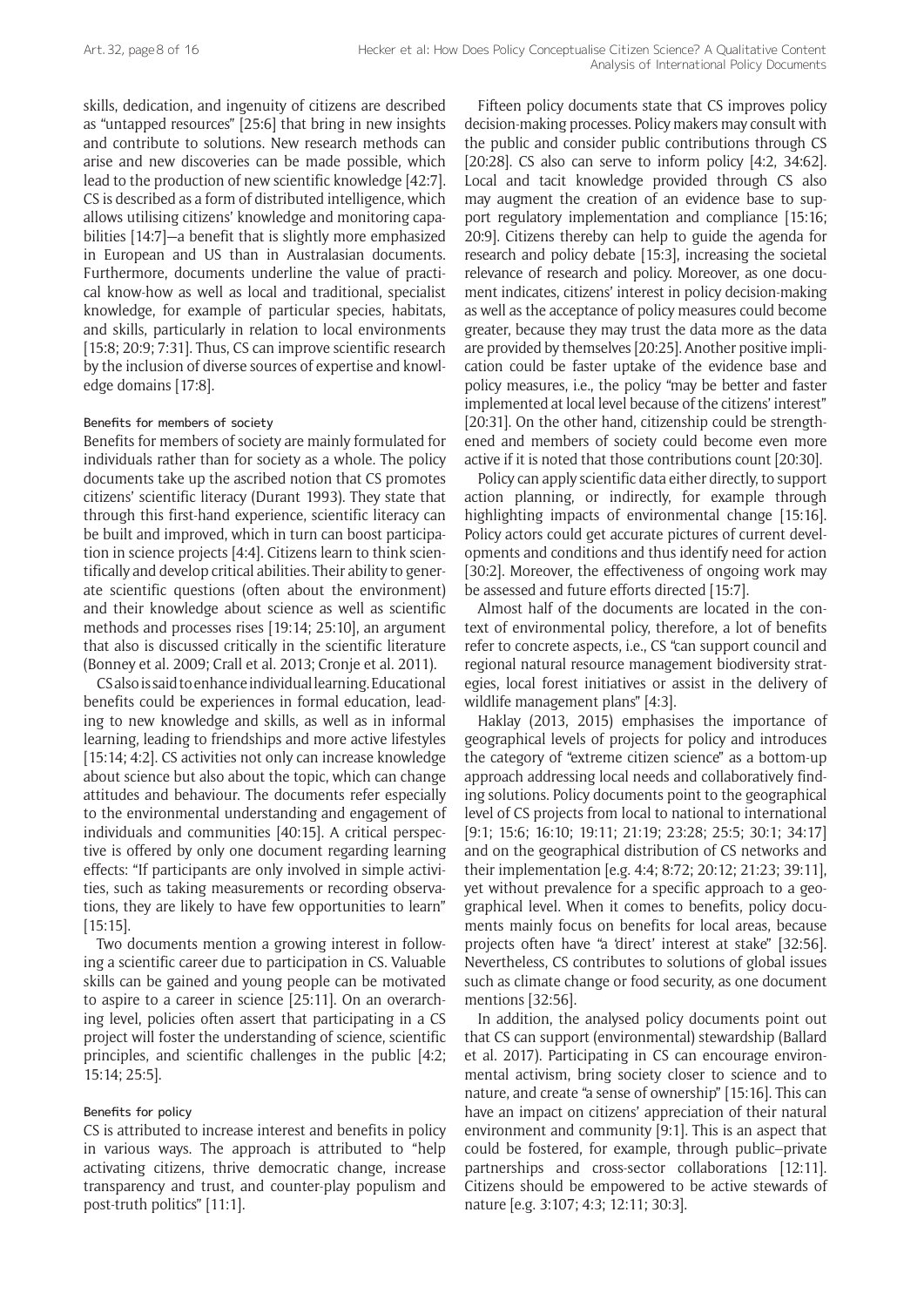Moreover, CS may strengthen democracy [e.g. 11:1; 15:12; 41:2]. It is seen in some policy documents as a participatory form that can democratise research processes as well as public policy processes [15:12]. This benefit to fostering democracy is mentioned especially in European documents, but only in four out of 24 EU documents, and thus is not a frequent argument.

#### **Challenges for CS in policy**

Challenges for CS in policy can be categorised into three main areas: (a) Data quality and management issues; (b) operational, organisational, and governance issues; and, (c) policy implementation issues (**Table 4**).

### Data issues

CS data issues, as described in the policy documents, mainly concern data quality assurance, data analysis, and data accessibility [15:13]; representativeness and ethical issues, such as privacy [9:4]; legal issues and related quality control [20:25] or ownership of data [15:12]; and interoperability with other data sets or policy reporting needs [18:46]. These are aspects that also are key topics in the scientific discourse about CS, which often suggest that the quality of scientific work and data may be less reliable than research and data collected by scientists who do not engage members of the public (e.g., Vantieghem et al. 2016; Kamp et al. 2016) and discuss similar aspects, such as reliability, credibility, and quality assurance (Feldman et al. 2018; Freitag et al. 2016; Fowler et al. 2013; Kosmala 2016; Wiggins 2011). Main points in the policy documents are the re-usability of solutions, such as data, tools, or apps [20:16; 21:3; 21:46; 21:50]; the interoperability of contents and platforms [20:36]; and the integration of CS data with traditional sources of information [11:2]. The standardisation of data and metadata is seen as a significant challenge [16:13; 21:46]. There is a call that information systems should be flexible and make the reuse of data possible [15:12] as well as provide possibilities for "long-term data archiving, curation, access, and re-use" [21:46]. Policy documents urge for collaboration on technical issues across networks [20:11] to create synergies while stating a lack of overview on existing tools [20:16] and fragmentation of data [21:46]. It is also mentioned that CS data should be open data [30:4], whereby an open data policy agenda needs further discussions in the CS community [21:47]. While single voices stress the fact that the use and value of CS data might be more a question of "perception of data quality, rather than the actual data quality" [15:14], others question the reliability of data as participants might not deliver data at all or may not strictly apply or adhere to protocols [20:22]. The assumption that the work of "amateur" experts may be perceived within the scientific community as substandard, unreliable, or of doubtful quality is portrayed as one of the biggest challenges for CS [4:3; 30:1; 15:4; 15:16]. This may hinder a widespread use of CS. Therefore, CS needs to gain the acceptance and the recognition of the scientific community as well as of "potential end-users of volunteer-gathered data" [15:11]. In addition, Chapman and Hodges (2017) emphasise that CS data need to be suitable not only for policy decisionmaking, but also available, fit-for-purpose, robust, and timely to be uptaken by policy.

As described in the documents, citizens' role changes from information consumer to producer, which calls for dialogue between the public and administration that should be underpinned "by interoperability arrangements between the data published by public administrations and that published by the public either as individuals or as part of organised citizen science initiatives" [21:47]. Although some authorities embrace collaboration with the public, they do not have answers to many questions, such as how to handle CS data and feed them into existing information flows, or how to reconcile CS data with data from other sources [21:44]. CS data are often not easily accessible, as they are embedded in project websites [21:45], and they are sometimes not submitted to peer review and critical scientific appraisal [19:15].

Thus, policy documents call for the incorporation of data-quality assurance standards, data management, and ongoing project evaluation into CS projects [25:2; 15:13; 30:3]. Project leaders, according to some policy documents, should be equipped with the skills to manage large datasets and to use the data effectively [30:1; 30:4].

### Operational, organizational, and governance issues

Operational, organisational, and governance issues are addressed twice as often as data or policy issues. They are mentioned for administration and CS projects. Overall, the need for knowledge exchange and interconnection of CS projects is expressed, for example, through information hubs and registers of projects [4:4] serving as connecting service for practitioners and researchers; or through

**Table 4:** Main challenges for CS in policy perspectives.

| Data quality and management                                                                                       | Organisation and governance                                                                                                                                                                                                                                                                        | <b>Policy implementation</b>                                                                                                                                                                                                                                                                                                     |
|-------------------------------------------------------------------------------------------------------------------|----------------------------------------------------------------------------------------------------------------------------------------------------------------------------------------------------------------------------------------------------------------------------------------------------|----------------------------------------------------------------------------------------------------------------------------------------------------------------------------------------------------------------------------------------------------------------------------------------------------------------------------------|
| - Reliability and quality of CS data<br>- Re-usability of solutions<br>- Standardisation of data and<br>meta-data | - Interconnection, knowledge exchange<br>and synergies between CS projects<br>and communities<br>- Access and interoperability of data<br>- Communication, motivation and<br>volunteer collaboration<br>- Internal project standards and use of<br>tools<br>- Exclusion through digital technology | - Recognition of CS by science and policy<br>- Evaluation of CS projects<br>- Uptake of CS data by policy<br>$-$ Expectation management<br>- Participation bias<br>- Publication bias towards successful<br>projects<br>- Temporal gaps between scientific<br>process and policy needs<br>- Lag of management action on findings |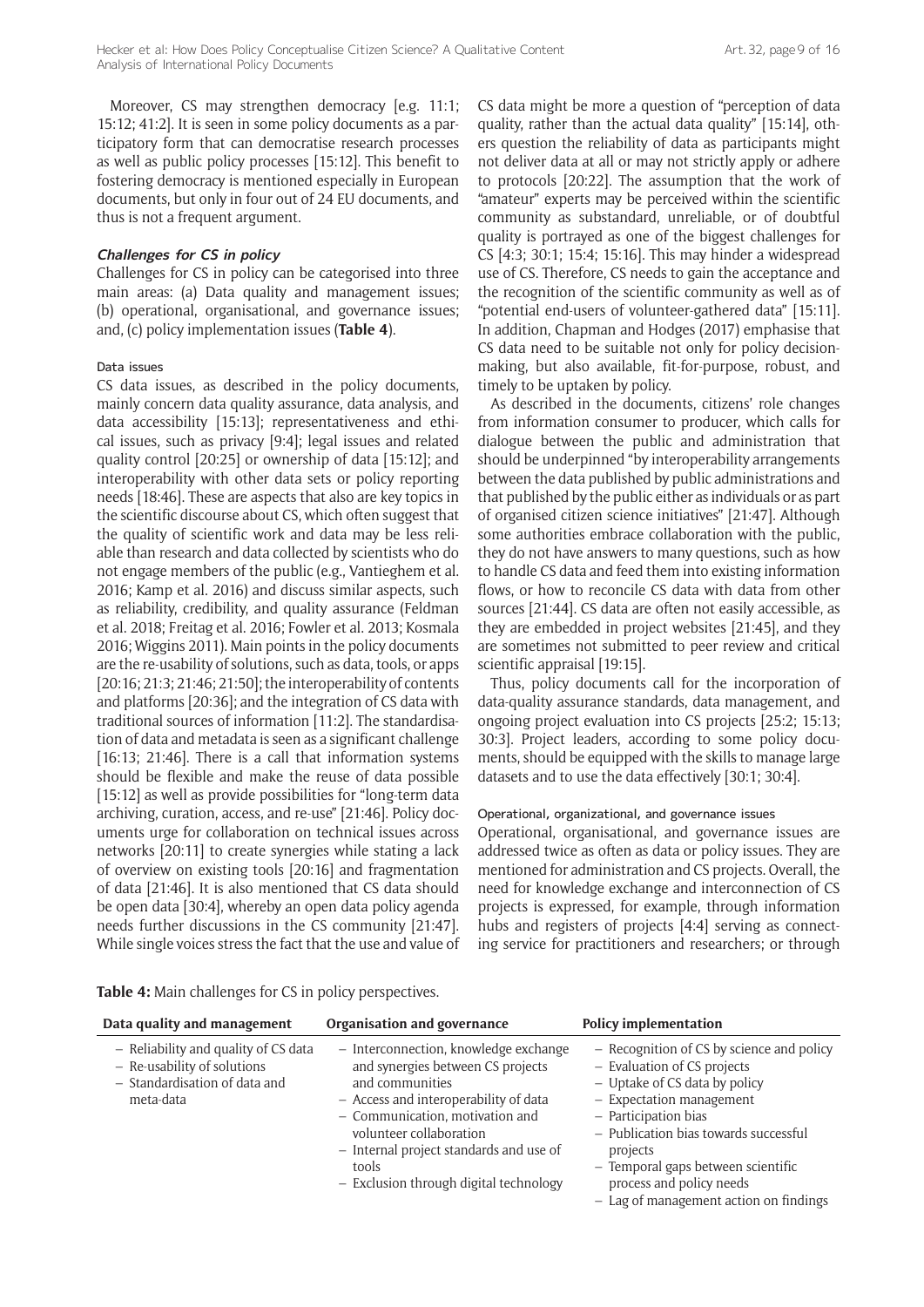fora "to foster a regular dialogue between policy makers, mediators and practitioners" [11:2]. Such interconnectedness would advance interoperability [11:2] and knowledge sharing "between currently disconnected communities of practice" [20:37], for example, in the form of guidelines, best practices, and methodologies [20:9]. To achieve this, collaboration across CS networks is recommended [20:36] to foster synergies and "improve the joined understanding of the value of CS for policy" [20:18].

A range of challenges is addressed for CS projects concerning communication and collaboration with participants on equal terms [19:25; 19:50], including timely and adequate feedback [21:3] and recognition of their engagement [20:22] to sustain participation [21:28] and to build and maintain trust [21:3]. Reasons that might prevent participation in CS are educational background or limited access to technology, such as digital devices as well as knowledge or affinity to use them or the inclusion of certain groups that excludes others, such as technically less-literate audiences [15:17]. Some policy documents state that project leaders should consider the overall suitability of CS as an approach to the given issue of concern; ensure proper project design, planning, and development [4:4]; and consider the incentives and motivation for participants [19:14] if they want to meet policy goals [29:4]. CS projects need flexibility to "accommodate the views and knowledge of citizens" [15:18]. Although the collection of data by citizens may reduce costs, features specific to CS projects may incur costs that might be escalating, such as attracting participants or the growth of a project in scale and number of volunteers [15:16]. Insufficient support and resources, for example for educators who want to encourage their students to participate, may pose threats for projects [15:14]. Policy documents call for training, guidance, and feedback for CS project participants in data acquisition methods [20:22], which need time and resources [15:14; 19:15], and which have to be provided in accessible formats for the targeted audience [20:22]. At the same time, when citizen science projects rely on voluntary contributions, there may be no guarantee that the data will be collected and delivered [20:22–23], and CS, therefore, may not always be reliable for supporting official reporting duties.

Concerns also relate to the aspect that the different existing and emerging communities, which deal with various thematic topics, apply specific internal standards, such as for data provision in specific formats [20:14]. Furthermore, the "high turnover of new apps" and "high development costs" [30:2] are mentioned critically. Moreover, there are concerns that due to Internet solutions, direct interactions between participants, project leaders, and policymakers may be reduced and thus the opportunities for and the quality of joint discussions diminished [15:3]. Other aspects that should be considered, according to some policy documents, especially when projects take place across larger spatial scales, are language, culture, and history of the participants [15:12; 20:22;]; for example, promotional material and training should be offered in a way that the target audience can understand [20:22].

#### Policy implementation

Central challenges can be characterised as reported concerns about CS. These include the lack of recognition of the value of CS by scientific communities as well as by the policy communities [e.g., 15:11; 15:14; 15:18; 19:15]. This lack of recognition might result in the lack of willingness to incorporate CS project results into policy [15:12] and calls for a better understanding of the current use of CS data as evidence for policy [15:18]. Tracing the influence of CS projects on decision-making [15:17] could be challenging, however, because policy decision making is a complex process. In addition, documents state that more study is needed about how CS data are translated into the design of new policies and, respectively, the revision of existing policies [e.g. 20:32]. Another reason for why it may be hard to assess the impact of citizen science efforts [2:189] on public policy is the relative lack of formal evaluations of CS projects. According to some policy documents, "evaluations of the monitoring of data quality and data collation are often not undertaken" [2:189]. The appropriateness of the CS approach for a specific research question should be undertaken [15:24]; changes in attitude of participants, such as "towards science and the environment, and environmental behaviours," are "notoriously difficult to measure" [15:16]. Project evaluation is therefore suggested, such as through participation surveys [9:5].

Justification is recommended concerning why a CS approach is chosen for data collection in addition to professional data [40:4], and some call for a critical attitude towards results of CS "due to a lack of independent analysis by social scientists and a probable bias towards publishing about successful—and not unsuccessful—projects" [15:13], which is common also for other scientific projects. Policy calls for involvement of citizen scientists and that CS should take care to represent and involve all sections of society in CS projects [15:12] to avoid current participation bias in CS [15:17].

One document mentions a lack of spontaneous collaboration between authorities and CS on local concerns [15:26] and the need for sustainability not only of CS programmes and their outcomes but also in terms of "political and financial guarantees for action on findings" [15:12] of CS projects.

Moreover, "policy requirements and Citizen Science offers do not always coincide, for example, in terms of timing" [20:28]. Therefore, practicability is another challenge of implementing CS [20:28]. There also are temporal gaps between citizens' contributions and the policy actions these contributions inform, leading to a loss of connections to the citizens [20:30]. Participants may become frustrated and demotivated by the time required to cause and implement a change in management or policy based on CS results [20:31]. Therefore, another challenging aspect is maintaining the motivation of participants' engagement [30:4].

CS exists within a set of norms that assumes that science is the most reliable source of knowledge [19:12], while for policy decision-making, scientific evidence contributes to some but not all of the decision-making process [20:28].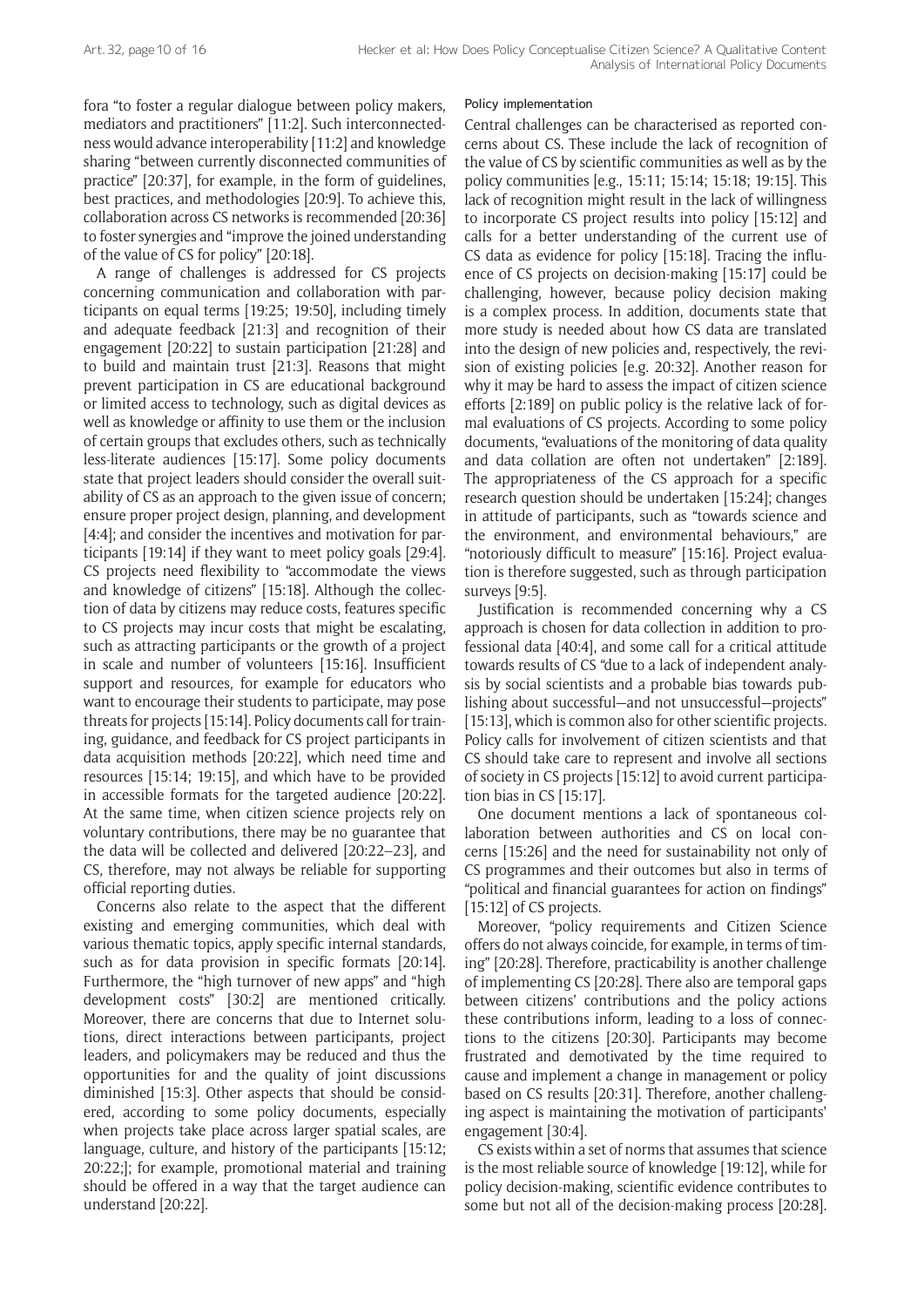Expectation management therefore may be needed when implementing CS, as both scientists and participants in CS projects may have high expectations about the policy impact of their engagement [11:2; 20:28].

General concerns are raised about whether CS is "open science" (i.e., shares data and results in a transparent way), or if it may be misused for raising funds without creating useful data and meaningful public participation [9:1; 15:17]. In addition, when applying a CS approach, there may be a risk to focus policies only on obvious issues, while not tackling more complicated or intangible issues. CS is assumed to work best on hands-on problems where many volunteers can contribute directly, while less obvious issues might not attract people to participate [20:32].

The analysed policy documents provide suggestions for different challenges, for example to more consistently use the term "citizen science" to make CS projects traceable, create synergies, and avoid duplication of efforts [15:26; 16:11]. The missing alignment of CS with current structures, programmes, and policy agendas [11:2] as well as the lack of CS data feeding into the policy processes [20:27] could be addressed by a better integration of CS in the policy cycle with the provision of guidelines [20:19] and supporting frameworks [20:14]. Legal frameworks [11:2] could address issues such as data privacy and ownership. Overall, there is a call for the creation of more synergies [16:13], such as between CS projects and smart cities initiatives [21:3].

#### **Discussion and Conclusion**

The analysis of the 43 policy documents addressed three interrelated questions that provided insight into how policy conceptualises and contextualises the term "citizen science" and its perceived benefits and challenges. As the policy texts range from factual assessment to advocative strategic documents, the text corpus is heterogeneous. While this heterogeneity is a methodological challenge to our research, these texts represent important and relevant documents chosen by CS communities as relevant for their engagement at the science-society-policy interface. The formats of the documents also differ in their aims. A report has the main objective to assess success and achievements; a strategy is pointing to the future; and a policy brief most often includes a short assessment and may be advocative to influence current discussions or practices. In general, however, we did not find strong differences in the conceptualisation of CS between the respective formats.

Overall, given the breadth of understandings, referenced definitions, and interlinkages to other concepts, the assessed policy documents generally prove sound knowledge of existing scientific concepts of CS. They focus mostly on those definitions towards collaboration between the public and scientists, embracing the variety of CS, diverse understandings, and multiple aims. Instead of formally determining what CS is or classifying the level of collaboration (e.g., following Bonney et al. 2009; Haklay 2015; Shirk et al. 2012), they describe citizens' diverse activities and thus provide a descriptive picture of CS collaboration. The documents reflect a variety of policy application areas. Given that 17 documents are related to environmental policy and that the CS landscape is dominated by environment-related projects and research (see Hecker et al. 2018b; Kullenberg and Kasperowski 2016; Pocock et al. 2017; Heiss and Matthes 2017), it is not surprising that they refer positively to CS as predominantly a data collection tool. Documents also relate CS to other science policy concepts, especially open science, open data, and open innovation. The documents reflect a variety of policy application areas related to CS with a focus on environmental policies, encompassing CS projects on all geographical levels with benefits especially at the local level (see Haklay 2013). Digital technologies are emphasised as drivers of CS application (see Brenton et al. 2018; Mazumdar et al. 2018).

The documents are quite enthusiastic about the benefits of CS. They promote CS as a tool to bring economic, social, scientific, and political added value to [EU] policies (Joint Research Centre 2017). CS is attributed to have great potential to shape and influence science and policy. It seems surprising though that only two documents mention the potential of CS to increase the societal relevance of policy and to raise acceptance of policy measures. Also, the assessed policy documents fail to emphasise the opportunity for policy organisations to promote dialogue through CS with those people most interested in the policy topic under consideration of CS projects, as for example Hollow et al. (2015) and Nascimento et al. (2018) point out, e.g., with reference to environmental protection agencies. Rather, CS is framed as a tool for science and as a means for collaboration between science and society, while the assessed policy documents do not perceive a clear function for policy to drive or participate in the CS processes itself. Documents point out different advantages of CS but often remain unclear about how exactly CS should be realized. Moreover, they seldom provide evidence for the diverse assumptions and do not relate to scientific findings.

The findings partially correspond to benefits that European researchers have stated towards Responsible Research and Innovation (RRI) (Smallman 2018), while emphasis differs between categories. Survey results reported by Peter et al. (2018) show that applying RRI brings enhanced visibility in the research community and supports the emergency of new research topics. The findings furthermore indicate a positive effect of RRI on both the relevance and quality of their scientific outputs. Other perceived RRI benefits, such as faster diffusion of knowledge and stimulation of innovation or empowerment of citizens, do not find equivalence in our sample of policy documents related to CS. Surprisingly, only cost-effectiveness and an increasing interest in science are mentioned as benefits in both this study and the RRI report (Peter et al. 2018).

Linking the findings of the present research to the reported CS benefits and challenges perceived by CS project managers in a comprehensive European survey of the CS landscape (Hecker et al. 2018b) shows some congruencies. When asked about the added value of CS, project coordinators across Europe ( $n = 147$ ) reported as main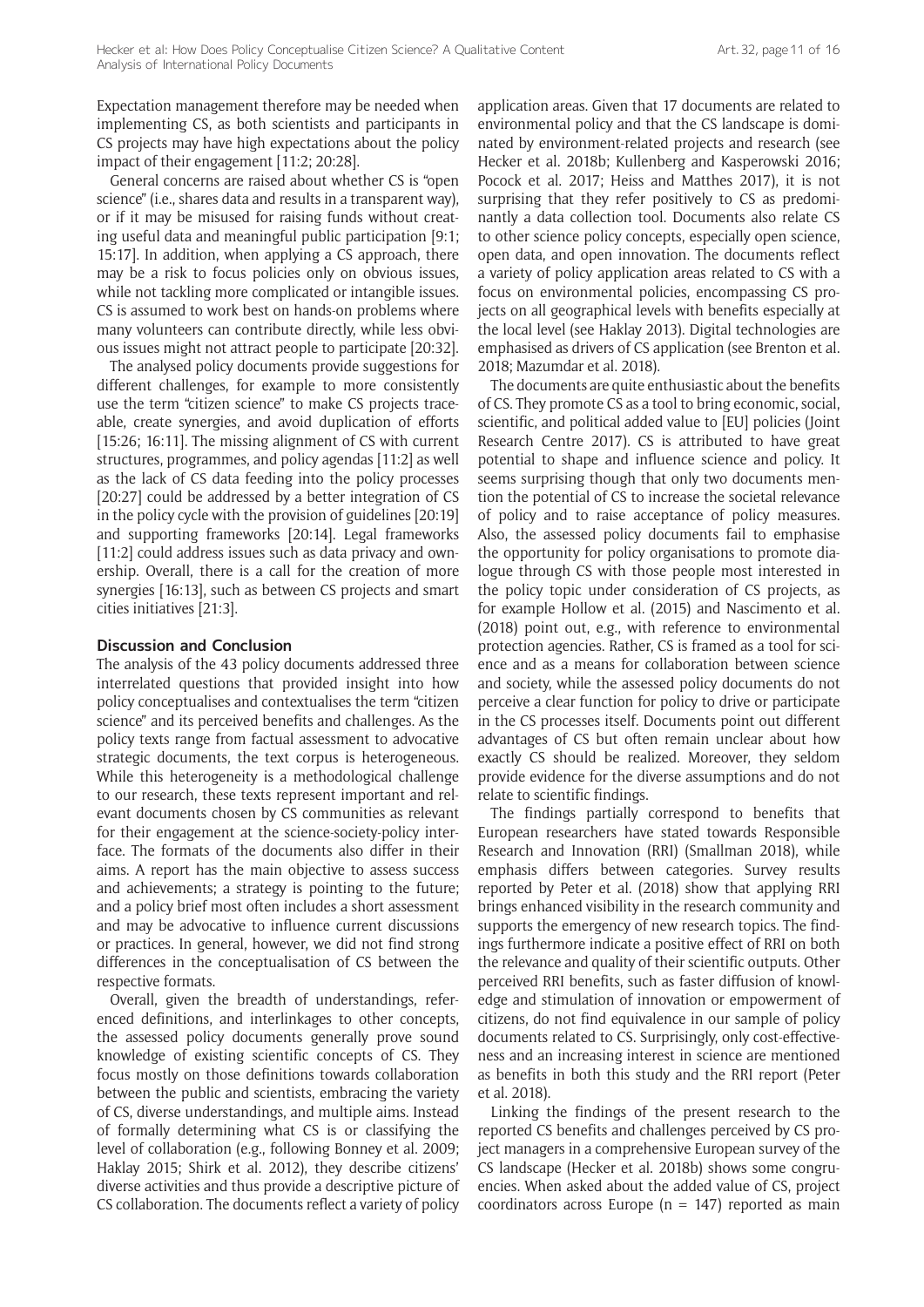benefits the provision of large datasets, additional expertise, and the increasing relevance of research through CS. Main challenges were seen in insufficient funding, data quality concerns, and the missing integration of CS in education. Alongside quality concerns, the lack of appreciation in science and policy is parallel to the findings in the present study, while it does not seem to be a concern in the RRI realm (Peter et al. 2018), which is valued for bringing enhanced visibility. The aspect of enhanced visibility of science through CS approaches would be a worthwhile research subject for further investigation.

Policy documents point to challenges especially regarding organisation and governance of CS projects along with technical issues and policy implementation challenges. In contrast to Mirowski (2017), however, they do not frame CS as a "threat" to the freedom of science, nor did they classify CS as a means of big business to render citizens more docile. Critical aspects, such as a possible misuse of human resources, their skills, and knowledge, were rarely mentioned and also were not reported in the European CS project manager survey (Hecker et al. 2018b). The policy documents did not explicitly address concerns regarding tensions between unpaid and paid labour of volunteers and scientists (Woodcock et al. 2017), or that CS could be inappropriately employed to deliver on obligatory governmental duties, such as on biodiversity monitoring and reporting.

Overall, we could identify that all policy documents advocate for CS. It is noteworthy that, although expected, we could not detect clear differences when comparing the documents with a regional focus between the United States, Europe, and Australasia. The policy documents provide a comprehensive, knowledgeable, and descriptive approach to what CS is and address potential benefits and challenges that mostly resonates with scientific debates about CS. Through co-authorship and consultancy of some policy documents there is at least partial influence of the scientific community through direct or indirect input. This influence could explain the high congruence between the conceptualization of CS in the assessed policy documents and the discussions of the scientific community. The boundaries between science and policy development in the field of CS are not sharp. The overall results show that policy is part of the process where CS establishes itself both as a research approach and as a field. It could be argued that the policy documents are part of the agenda-setting process for CS, and that both the scientific and the policy community contribute towards the establishment of CS.

In the scientific realm, CS is mostly discussed in a critical but positive manner with publications advocating for the development of CS (e.g., Bonn et al 2016; Serrano Sanz et al. 2014), or providing insights into the evolving field of CS with different foci (e.g., Cavalier and Kennedy 2016, Ceccaroni and Piera 2017; Hecker et al. 2018a). Critical discussions most often do not question the CS approach per se but point to challenges that need to be addressed, such as data quality (e.g., Lukyanenko et al. 2016; Kosmala et al. 2016), the increase of public understanding of science or scientific literacy (e.g., Bonney et al. 2015; Crall et al. 2013), or learning potential (e.g., Bela et al. 2016; National Academies 2018; Feldman et al. 2018). Policy documents in our analyses also are positive towards CS but mention fewer challenges than benefits. Neither scholarly articles nor policy documents reject CS as an approach to be further developed.

## **Outlook**

Overall, policy documents all show a great interest and many expectations towards CS: "… the potential value of citizen science is high, but … this potential, particularly for citizens and policymakers, remains largely untapped" [15:3]. As CS is a relatively young field, in many cases, evidence for the impact of CS is only emerging. The CS community should therefore seek to evaluate their current CS projects for their potential for policy-related gains and in this way provide the scientific basis for current assumptions. It also might be enlightening to see how these expectations are met by policy's steering activities. Future research could look at how CS is intended to be implemented, e.g., in the framing of CS through governmental funding schemes, and how it is perceived in the media. Not least, framing might be different in other socio-cultural contexts, e.g., in Africa or Asia with divergent communication and participation traditions.

To complement the present study on the conceptualisation of the *term* "citizen science" by policy, we recommend further analysis to look into how policy understands the *concept* of citizen science as part of a larger field of open science. Such a study might encompass the broad field of understandings and various related concepts, their similarities, overlaps, boundary points, and differentiations. Consequently, this would include closely related search terms such as "volunteer monitoring," "crowdsourced science," "civic science," or "public participation in scientific research," and thereby further enrich the current understanding of citizen science.

Next steps on the policy side could be a deeper assessment of CS challenges specific to policy and how to address them—both with respect to science and societal needs. A systematic analysis of the impacts of CS to policy and derived best practice could inform the improved integration of CS into the policy development cycle and enhanced usability of CS data for policy evaluation and implementation. A critical assessment of the effects of CS on policy design, delivery, and evaluation will enhance the development of CS as a field and its potential to offer policy support and development.

## **Supplementary Files**

The supplementary files for this article can be found as follows:

- • **Appendix A.** Table of Policy Documents. DOI: <https://doi.org/10.5334/cstp.230.s1>
- • **Appendix B.** Table of Category Coding System. DOI: <https://doi.org/10.5334/cstp.230.s2>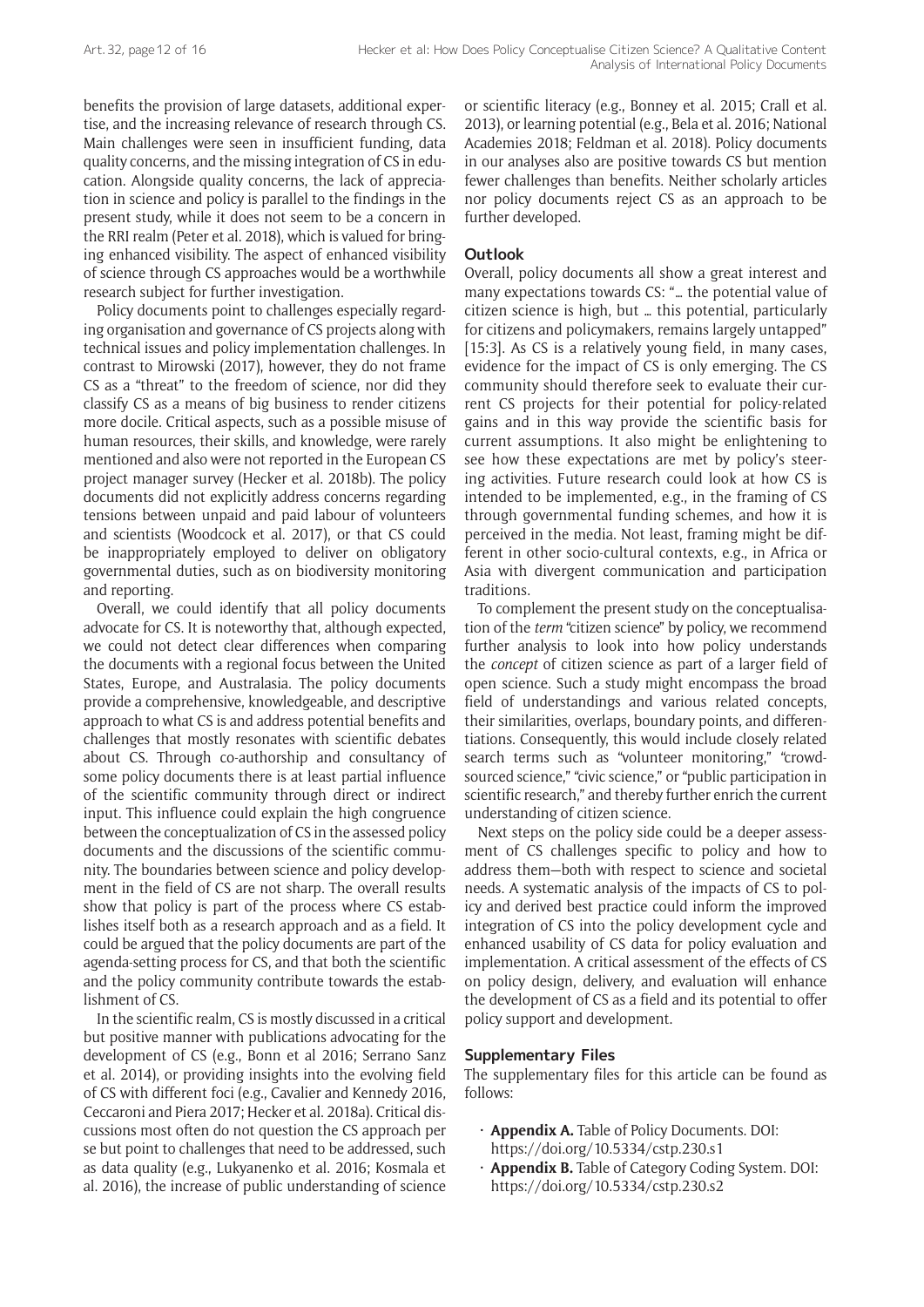#### **Acknowledgements**

The authors kindly acknowledge the support for Susanne Hecker by the German Centre for Integrative Biodiversity Research (iDiv) Halle-Jena-Leipzig, funded by the German Science Foundation (FZT 118). Support to Muki Haklay was provided by the European Union's H2020 research and innovation programme Doing It Together Science (under Grant Agreement No 709443), and by the Natural Environment Research Council (Grant Number NE/R012067/1 and NE/S017437/1).

## **Competing Interests**

Muki Haklay is a member of the editorial board of this journal. Aletta Bonn is a guest editor for this special issue. Neither had involvement in the review process for this article other than addressing reviewer questions. All other authors have no competing interests.

### **References**

- **Ballard, HL, Dixon, CGH** and **Harris, EM.** 2017. Youthfocused citizen science: Examining the role of environmental science learning and agency for conservation. *Biological Conservation*, 208: 65–75. DOI: [https://doi.](https://doi.org/10.1016/j.biocon.2016.05.024) [org/10.1016/j.biocon.2016.05.024](https://doi.org/10.1016/j.biocon.2016.05.024)
- **Bauer, MW.** 2016. Kritische Beobachtungen zur Geschichte der Wissenschaftskommunikation. In: Bonfadelli, H, et al. (eds.), *Forschungsfeld Wissenschaftskommunikation*, 17–40. Wiesbaden, Germany: VS Verlag für Sozialwissenschaften. DOI: [https://doi.](https://doi.org/10.1007/978-3-658-12898-2_2) [org/10.1007/978-3-658-12898-2\\_2](https://doi.org/10.1007/978-3-658-12898-2_2)
- **Bela, G, Peltola, T, Young, JC, Balázs, B, Arpin, I, Pataki, G, Hauck, J, Kelemen, E, Kopperoinen, L, Van Herzele, A, Keune, H, Hecker, S, Suškevičs, M, Roy, HE, Itkonen, P, Külvik, M, László, M, Basnou, C, Pino, J** and **Bonn, A.** 2016. Learning and the transformative potential of citizen science. *Conservation Biology*, 30: 990–999. DOI: [https://doi.org/10.1111/](https://doi.org/10.1111/cobi.12762) [cobi.12762](https://doi.org/10.1111/cobi.12762)
- **Blaney, R, Pocock, M** and **Jones, G.** 2016. Citizen science and environmental monitoring: towards a methodology for evaluating opportunities, costs and benefits. Available at [https://www.ceh.ac.uk/citizen-science](https://www.ceh.ac.uk/citizen-science-best-practice-guide)[best-practice-guide](https://www.ceh.ac.uk/citizen-science-best-practice-guide) [Last accessed 17 January 2019].
- **BMBF.** 2017. Federal Ministry of Education and Research, Germany. Richtlinie zur Förderung von bürgerwissenschaftlichen Vorhaben (Citizen Science). In: *Research*, FMoEa (eds.), Bundesanzeiger vom 01.08.2016.
- **Bonn, A, Richter, A, Vohland, K, Pettibone, L, Brandt, M, Feldmann, R, Goebel, C, Grefe, C, Hecker, S, Hennen, L, Hofer, H, Kiefer, S, Klotz, S, Kluttig, T, Krause, J, Küsel, K, Liedtke, C, Mahla, A, Neumeier, V, Premke-Kraus, M, Rillig, MC, Röller, O, Schäffler, L, Schmalzbauer, B, Schneidewind, U, Schumann, A, Settele, J, Tochtermann, K, Tockner, K, Vogel, J, Volkmann, W, von Unger, H, Walther, D, Weisskopf, M, Wirth, C, Witt, T, Wolst, D** and **Ziegler, D.** 2016. Greenpaper Citizen Science Strategy 2020 for Germany. Available at [https://www.buerger](https://www.buergerschaffenwissen.de/citizen-science/publikationen-ressourcen)[schaffenwissen.de/citizen-science/publikationen-res](https://www.buergerschaffenwissen.de/citizen-science/publikationen-ressourcen)[sourcen](https://www.buergerschaffenwissen.de/citizen-science/publikationen-ressourcen) [Last accessed 27 November 2018].
- **Bonney, R.** 1996. Citizen science: A Lab tradition. *Living Bird*, 15(4): 7–15.
- **Bonney, R, Cooper, CB, Dickinson, J, Kelling, S, Phillips, T, Rosenberg, KV** and **Shirk, J.** 2009. Citizen Science: A Developing Tool for Expanding Science Knowledge and Scientific Literacy. *Bioscience*, 59(11): 977–984. DOI: <https://doi.org/10.1525/bio.2009.59.11.9>
- **Bonney, R, Phillips, TB, Ballard, HL** and **Enck, JW.** 2015. Can citizen science enhance public understanding of science? *Public Understanding of Science*, 25(1): 2–16. DOI: <https://doi.org/10.1177/0963662515607406>
- **Brenton, P, von Gavel, S, Vogel, E** and **Marie-Elise Lecoq, M-E.** 2018. Technology infrastructure for citizen science. In: Hecker, S, et al. (eds.), *Citizen Science – Innovation in Open Science, Society and Policy* (in press), 63–80. London: UCL Press. DOI: [https://doi.](https://doi.org/10.2307/j.ctv550cf2.12) [org/10.2307/j.ctv550cf2.12](https://doi.org/10.2307/j.ctv550cf2.12)
- **Brossard, D** and **Lewenstein, BV.** 2009. A Critical Appraisal of Models of Public Understanding of Science: Using Practice to Inform Theory. In: Kahlor, L and Stout, P (eds.), *Communicating Science: New Agendas in Communication*, 11–39. New York: Routledge.
- **Business Dictionary.** 2018. Policy. Available at [http://](http://www.businessdictionary.com/definition/policy.html) [www.businessdictionary.com/definition/policy.html](http://www.businessdictionary.com/definition/policy.html) [Last accessed 15 January 2019].
- **Cain, BE, Dalton, RJ** and **Scarrow, SE.** 2006. Democracy transformed? Expanding political opportunities in advanced industrial democracies. New York: Oxford University Press.
- **Cavalier, D** and **Kennedy, EB.** 2016. The Rightful Place of Science: Citizen Science. Tempe, AZ: Consortium for Science, Policy & Outcomes.
- **Ceccaroni, L, Bowser, A** and **Brenton, P.** 2017. Civic education and citizen science: Definitions, categories, knowledge representation. In: Ceccaroni, L and Piera, J (eds.), *Analyzing the Role of Citizen Science in Modern Research*, 1–23. IGI Global. DOI: [https://doi.](https://doi.org/10.4018/978-1-5225-0962-2.ch001) [org/10.4018/978-1-5225-0962-2.ch001](https://doi.org/10.4018/978-1-5225-0962-2.ch001)
- **Chandler, M, See, L, Copas, K, Bonde, AM, López, BC, Danielsen, F, Legind, JK, Masinde, S, Miller-Rushing, AJ** and **Newman, G.** 2017. Contribution of citizen science towards international biodiversity monitoring. *Biological Conservation*, 213: 280–294. DOI: [https://](https://doi.org/10.1016/j.biocon.2016.09.004) [doi.org/10.1016/j.biocon.2016.09.004](https://doi.org/10.1016/j.biocon.2016.09.004)
- **Chapman, C** and **Hodges, C.** 2017. Can Citizen Science Seriously Contribute to Policy Development?: A Decision Maker's View. In: Ceccaroni, L and Piera, J (eds.), *Analyzing the Role of Citizen Science in Modern Research*, 246–261. Hershey, PA, USA: IGI Global. DOI: <https://doi.org/10.4018/978-1-5225-0962-2.ch012>
- **Cooper, CB** and **Lewenstein, BV.** 2016. Two meanings of citizen science. In: Cavalier, D and Kennedy, EB (eds.), *The Rightful Place of Science: Citizen Science*, 51–62. Tempe, AZ: Consortium for Science, Policy & Outcomes.
- **Crall, AW, Jordan, R, Holfelder, K, Newman, GJ, Graham, J** and **Waller, DM.** 2013. The impacts of an invasive species citizen science training program on participant attitudes, behavior, and science literacy. *Public Understanding of Science*, 22(6): 745–764. DOI: <https://doi.org/10.1177/0963662511434894>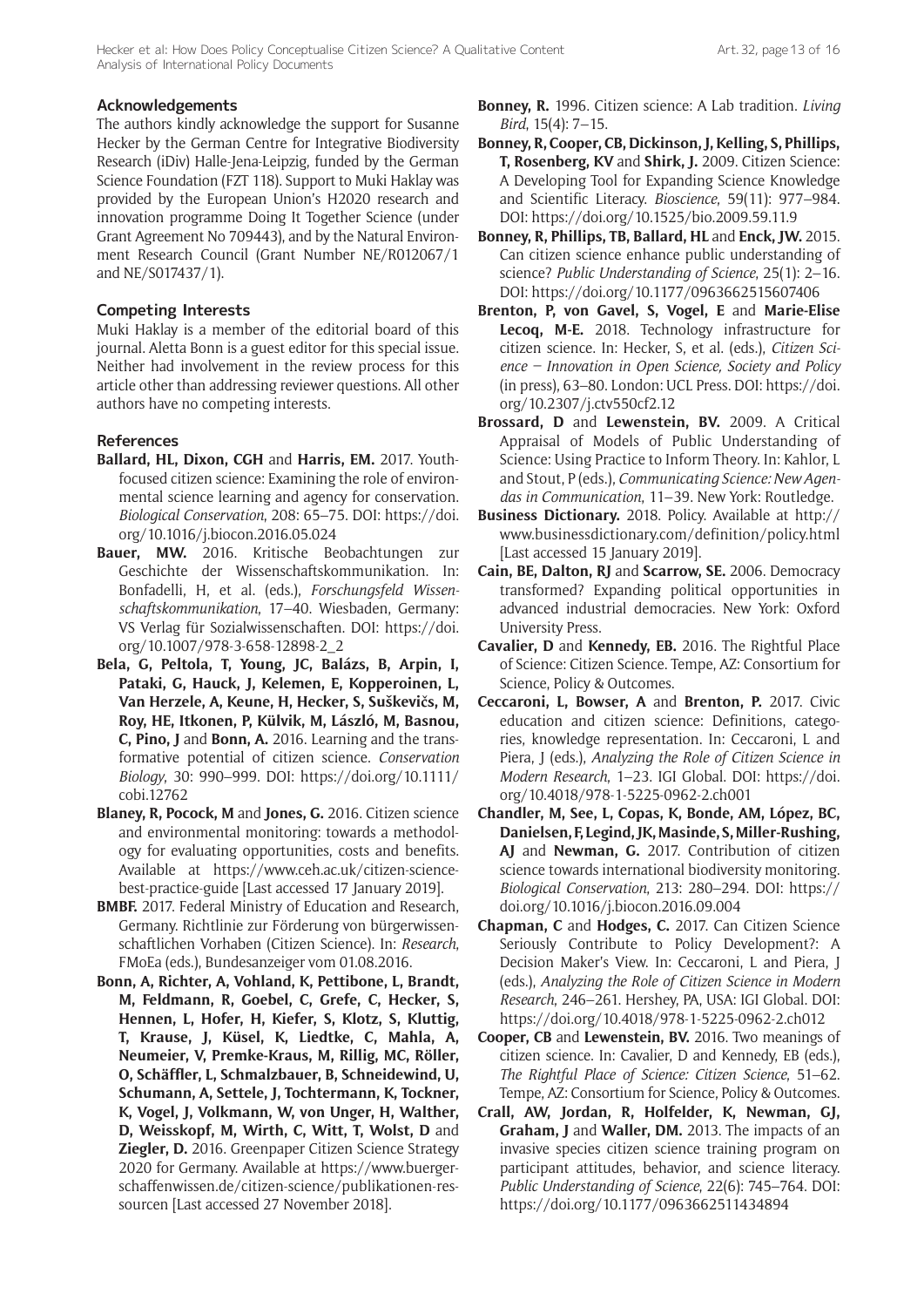- **Cronje, R, Rohlinger, S, Crall, A** and **Newman, G.** 2011. Does Participation in Citizen Science Improve Scientific Literacy? A Study to Compare Assessment Methods*. Applied Environmental Education & Communication*, 10(3): 135–145. DOI: [https://doi.org/10.108](https://doi.org/10.1080/1533015X.2011.603611) [0/1533015X.2011.603611](https://doi.org/10.1080/1533015X.2011.603611)
- **Danielsen, F, Burgess, ND, Coronado, I, Enghoff, M, Holt, S, Jensen, PM, Poulsen, MK** and **Rueda, RM** 2018. The value of indigenous and local knowledge as citizen science. In: Hecker, S, et al. (eds.), *Citizen Science – Innovation in Open Science, Society and Policy*, 110–123. London: UCL Press. DOI: [https://doi.](https://doi.org/10.2307/j.ctv550cf2.15) [org/10.2307/j.ctv550cf2.15](https://doi.org/10.2307/j.ctv550cf2.15)
- **DITOs consortium.** 2017. Citizen Science and Open Science: Synergies and Future Areas of Work, February 2018. Available at [http://www.togetherscience.eu/](http://www.togetherscience.eu/about/deliverables/policy-brief-on-do-it-yourself-biotechnology) [about/deliverables/policy-brief-on-do-it-yourself-bio](http://www.togetherscience.eu/about/deliverables/policy-brief-on-do-it-yourself-biotechnology)[technology](http://www.togetherscience.eu/about/deliverables/policy-brief-on-do-it-yourself-biotechnology) [Last accessed 01 October 2018].
- **Durant, JR.** 1993. What is scientific literacy? In: Durant, JR and Gregory, J (eds.), *Science and culture in Europe*, 129–137. London: Science Museum.
- **Durant, JR.** 1999. Participatory technology assessment and the democratic model of the public understanding of science. *Science and Public Policy*, 26(5): 313–319. DOI: [https://doi.](https://doi.org/10.3152/147154399781782329) [org/10.3152/147154399781782329](https://doi.org/10.3152/147154399781782329)
- **ECSA.** 2015. *ECSA Policy Paper #1: Endorsing the German Green Paper on Citizen Science*. Available at [https://](https://ecsa.citizen-science.net/documents) [ecsa.citizen-science.net/documents](https://ecsa.citizen-science.net/documents) [Last accessed 29 January 2019].
- **ECSA.** 2016. *ECSA Policy Paper #2: Endorsing the White Paper on Citizen Science for Europe*. Available at [https://](https://ecsa.citizen-science.net/documents) [ecsa.citizen-science.net/documents](https://ecsa.citizen-science.net/documents) [Last accessed 29 January 2019].
- **Eitzel, MV, Cappadonna, JL, Santos-Lang, C, Duerr, RE, Virapongse, A, West, SE, Kyba, CCM, Bowser, A, Cooper, CB, Sforzi, A, Metcalfe, AN, Harris, ES, Thiel, M, Haklay, M, Ponciano, L, Roche, J, Ceccaroni, L, Shilling, FM, Dörler, D, Heigl, F, Kiessling, T, Davis, BY** and **Jiang, Q.** 2017. Citizen Science Terminology Matters: Exploring Key Terms. *Citizen Science: Theory and Practice*, 2(1): 1. DOI: [https://doi.org/10.5334/](https://doi.org/10.5334/cstp.96) [cstp.96](https://doi.org/10.5334/cstp.96)
- **European Commission.** 2013a. Commission Staff Working Document. EU Shared Environmental Information System Implementation Outlook. SWD (2013) 18 final. [http://ec.europa.eu/environment/archives/seis/](http://ec.europa.eu/environment/archives/seis/pdf/seis_implementation_en.pdf) [pdf/seis\\_implementation\\_en.pdf](http://ec.europa.eu/environment/archives/seis/pdf/seis_implementation_en.pdf) [Last accessed 11 September 2019].
- **European Commission.** 2013b. Responsible Research and Innovation (RRI), Science and Technology, Special Eurobarometer 401. Available at [http://ec.europa.eu/](http://ec.europa.eu/commfrontoffice/publicopinion/index.cfm/Survey/getSurveyDetail/yearFrom/1974/yearTo/2013/surveyKy/1096) [commfrontoffice/publicopinion/index.cfm/Survey/](http://ec.europa.eu/commfrontoffice/publicopinion/index.cfm/Survey/getSurveyDetail/yearFrom/1974/yearTo/2013/surveyKy/1096) [getSurveyDetail/yearFrom/1974/yearTo/2013/sur](http://ec.europa.eu/commfrontoffice/publicopinion/index.cfm/Survey/getSurveyDetail/yearFrom/1974/yearTo/2013/surveyKy/1096)[veyKy/1096](http://ec.europa.eu/commfrontoffice/publicopinion/index.cfm/Survey/getSurveyDetail/yearFrom/1974/yearTo/2013/surveyKy/1096) [Last accessed 09 February 2018].
- **Feldman, RE, Žemaitė, I** and **Miller-Rushing, AJ.** 2018. How training citizen scientists affects the accuracy and precision of phenological data. *International Journal of Biometeorology*, 62(8): 1421–1435. DOI: [https://doi.](https://doi.org/10.1007/s00484-018-1540-4) [org/10.1007/s00484-018-1540-4](https://doi.org/10.1007/s00484-018-1540-4)
- **Fowler, A, Whyatt, JD, Davies, G** and **Ellis, R.** 2013. How reliable are citizen-derived scientific data? Assessing the quality of contrail observations made by the general public. *Transactions in GIS*, 17(4): 488–506. DOI:<https://doi.org/10.1111/tgis.12034>
- **Freitag, A, Meyer, R** and **Whiteman, L.** 2016. Strategies Employed by Citizen Science Programs to Increase the Credibility of Their Data. *Citizen Science: Theory and Practice*, 1(1): 1–11. DOI: [https://doi.org/10.5334/](https://doi.org/10.5334/cstp.6) [cstp.6](https://doi.org/10.5334/cstp.6)
- **G7 Science Academies.** 2019. *Citizen science in the Internet era*. Available at: [https://rsc-src.ca/en/release-](https://rsc-src.ca/en/release-2019-statements-g7-science-academies)[2019-statements-g7-science-academies](https://rsc-src.ca/en/release-2019-statements-g7-science-academies) [Last accessed 07 June 2019].
- **Gibbons, M, Limoges, C, Nowotny, H, Trow, M, Scott, P** and **Schwartzman, S.** 1994. The New Production of Knowledge. London: Sage.
- **Göbel, C, Cappadonna, JL, Newman, GJ, Zhang, J** and **Vohland, K.** 2017. More than just networking for citizen science: Examining core roles of practitioner organizations. In: Ceccaroni, L and Piera, J (eds.), *Analyzing the role of citizen science in modern research*, 24–49. Hershey, PA: IGI Global. DOI: [https://doi.](https://doi.org/10.4018/978-1-5225-0962-2.ch002) [org/10.4018/978-1-5225-0962-2.ch002](https://doi.org/10.4018/978-1-5225-0962-2.ch002)
- **Gregory, J** and **Miller, S.** 1998. Science in Public, Communication, Culture and Credibility. Cambridge: Perseus.
- **Groom, Q, Weatherdon, L** and **Geijzendorffer, IR.** 2016. Is citizen science an open science in the case of biodiversity observations? *Journal of Applied Ecology*, 54(2): 612–617. DOI: [https://doi.org/10.1111/1365-](https://doi.org/10.1111/1365-2664.12767) [2664.12767](https://doi.org/10.1111/1365-2664.12767)
- **Haklay, M.** 2013, Citizen Science and Volunteered Geographic Information – overview and typology of participation. In: Sui, DZ, Elwood, S and Goodchild, MF (eds.), *Crowdsourcing Geographic Knowledge*, 105–122. Berlin: Springer. DOI: [https://doi.org/10.1007/978-](https://doi.org/10.1007/978-94-007-4587-2_7) [94-007-4587-2\\_7](https://doi.org/10.1007/978-94-007-4587-2_7)
- **Haklay, M.** 2015. Citizen Science and policy: A European perspective. Washington, DC: Woodrow Wilson International Center for Scholars.
- **Hecker, S, Bonney, R, Haklay, M, Hölker, F, Hofer, H, Goebel, C, Gold, M, Makuch, Z, Ponti, M, Richter, A, Robinson, L, Iglesias, JR, Owen, R, Peltola, T, Sforzi, A, Shirk, J, Vogel, J, Vohland, K, Witt, T** and **Bonn, A.** 2018a. Innovation in Citizen Science – Perspectives on Science-Policy Advances. *Citizen Science: Theory and Practice*, 3(1): 4. DOI: [https://doi.org/10.5334/](https://doi.org/10.5334/cstp.114) [cstp.114](https://doi.org/10.5334/cstp.114)
- **Hecker, S, Garbe, L** and **Bonn, A.** 2018b. The European citizen science landscape – a snapshot. In: Hecker, S, et al. (eds.), *Citizen Science – Innovation in Open Science, Society and Policy*, 190–200. London: UCL Press. DOI: <https://doi.org/10.2307/j.ctv550cf2.20>
- **Heiss, R** and **Matthes, J.** 2017. Citizen Science in the Social Sciences: A Call For More Evidence. In: *GAIA – Ecological Perspectives for Science and Society*, 26(1): S.22–26. DOI: <https://doi.org/10.14512/gaia.26.1.7>
- **Hollow, B, Roetman, PEJ, Walter, M** and **Daniels, CB.** 2015. Citizen science for policy development: The case of koala management in South Australia.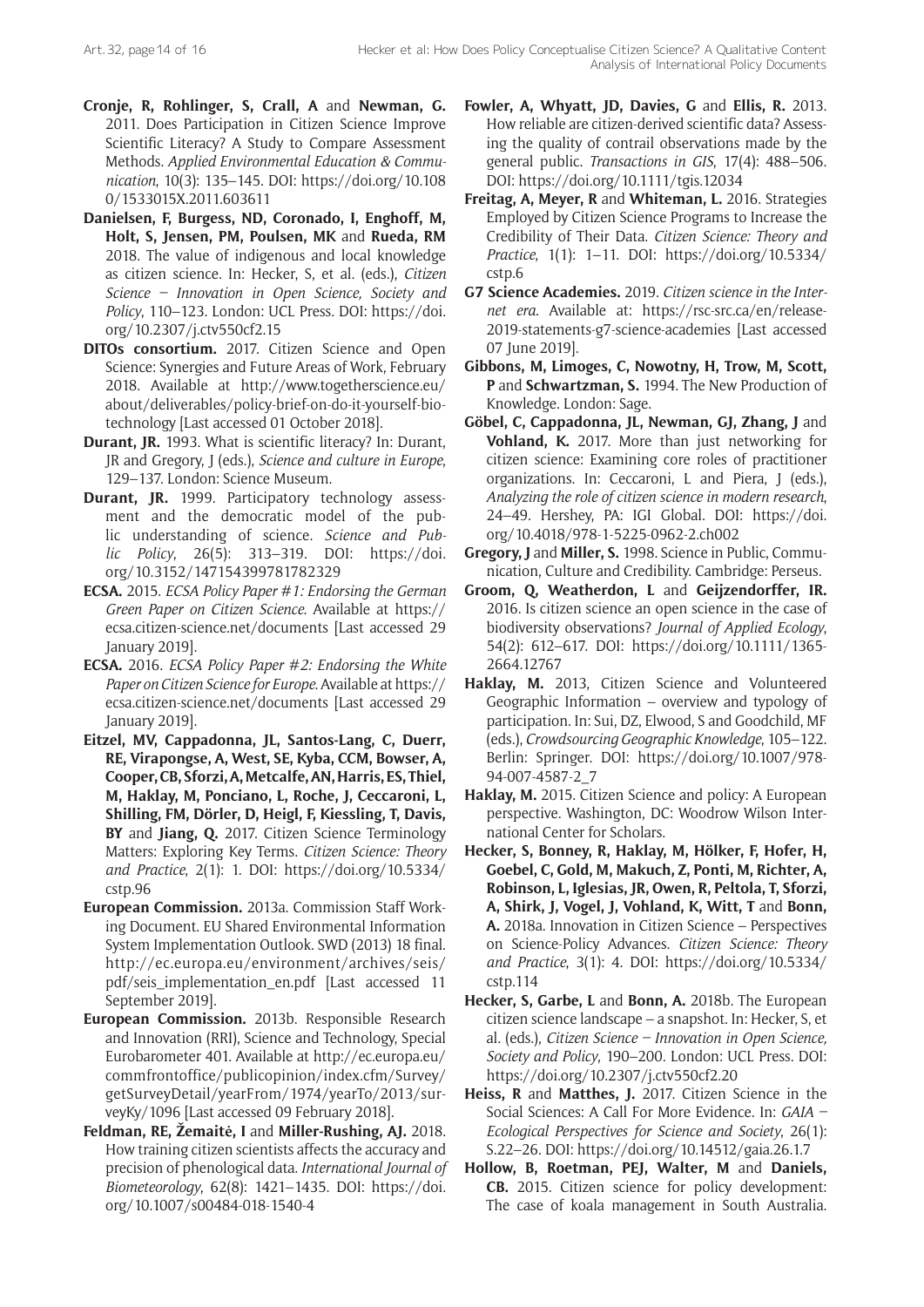*Environmental Science & Policy*, 47: 126–136. DOI: <https://doi.org/10.1016/j.envsci.2014.10.007>

- **Hyder, K, Townhill, B, Anderson, LG, Delany, J** and Pinnegar, JK. 2015. Can citizen science contribute to the evidence-base that underpins marine policy? *Marine policy*, 59: 112–120. DOI: [https://doi.](https://doi.org/10.1016/j.marpol.2015.04.022) [org/10.1016/j.marpol.2015.04.022](https://doi.org/10.1016/j.marpol.2015.04.022)
- **Irwin, A.** 1995. Citizen science: a study of people, expertise, and sustainable development. 1st ed. London: Routledge.
- **Irwin, A** and **Wynne, B.** 1996. Misunderstanding Science: The public reconstruction of science and technology. Cambridge: University Press. DOI: [https://doi.](https://doi.org/10.1017/CBO9780511563737) [org/10.1017/CBO9780511563737](https://doi.org/10.1017/CBO9780511563737)
- **Joint Research Centre.** 2017. Citizen Science in EU Policies – Policy Brief.
- **Jones, RA.** 2014. Reflecting on Public Engagement and Science Policy. *Public Understanding of Science*, 23(1): 27–31. DOI: <https://doi.org/10.1177/0963662513482614>
- **Kamp, J, Oppel, S, Heldbjerg, H, Nyegaard, T** and **Donald, PF.** 2016. Unstructured citizen science data fail to detect long-term population declines of common birds in Denmark. *Diversity and Distributions*, 22(10): 1024–1035. DOI: [https://doi.org/10.1111/](https://doi.org/10.1111/ddi.12463) [ddi.12463](https://doi.org/10.1111/ddi.12463)
- **Kelly, R, Fleming, A, Pecl, G, Richter, A** and **Bonn, A.** 2019. Social license through citizen science: a tool for marine conservation. *Ecology and Society*, 24(1): 16. DOI:<https://doi.org/10.5751/ES-10704-240116>
- **Kosmala, M, Wiggins, A, Swanson, A** and **Simmons, B.** 2016. Assessing data quality in citizen science. *Frontiers in Ecology and the Environment*, 14(10): 551–560. DOI:<https://doi.org/10.1002/fee.1436>
- **Kukartz, U.** 2016. Qualitative Inhaltsanalyse. Methoden, Praxis, Computerunterstützung. Weinheim und Basel: Beltz Juventa.
- **Kullenberg, C** and **Kasperowski, D.** 2016. What Is Citizen Science? – A Scientometric Meta-Analysis. *PLoS ONE*, 11(1): e0147152. DOI: [https://doi.org/10.1371/](https://doi.org/10.1371/journal.pone.0147152) [journal.pone.0147152](https://doi.org/10.1371/journal.pone.0147152)
- **Lukyanenko, R, Parsons, J** and **Wiersma, Y.** 2016. Emerging problems of data quality in citizen science. *Conservation Biology*, 30(3): 447–449. DOI: [https://](https://doi.org/10.1111/cobi.12706) [doi.org/10.1111/cobi.12706](https://doi.org/10.1111/cobi.12706)
- **Mayring, P.** 2015. Qualitative Inhaltsanalyse. Grundlagen und Techniken, 12., Neuausgabe, 12., vollständig überarbeitete und aktualisierte Aufl. Weinheim: Beltz Pädagogik.
- **Mazumdar, S, Ceccaroni, L, Piera, J, Hölker, F, Berre, AJ, Arlinghaus, R** and **Bowser, A.** 2018. Citizen science technologies and new opportunities for participation. In: Hecker, S, et al. (eds.), *Citizen Science – Innovation in Open Science, Society and Policy* (in press), 303–320. London: UCL Press. DOI: [https://doi.org/10.2307/j.](https://doi.org/10.2307/j.ctv550cf2.28) [ctv550cf2.28](https://doi.org/10.2307/j.ctv550cf2.28)
- **McKinley, DC, Miller-Rushing, AJ, Ballard, HL, Bonney, R, Brown, H, Cook-Patton, SC, Evans, DM, French, RA, Parrish, JK, Phillips, TB, Ryan, SF, Shanley, LA, Shirk, JL, Stepenuck, KF, Weltzin, JF, Wiggins, A, Boyle, OD, Briggs, RD, Chapin, SF, III, Hewitt, DA,**

**Preuss, PW** and **Soukup, MA.** 2017. Citizen science can improve conservation science, natural resource management, and environmental protection. *Biological Conservation*, 208: 15–28. DOI: [https://doi.](https://doi.org/10.1016/j.biocon.2016.05.015) [org/10.1016/j.biocon.2016.05.015](https://doi.org/10.1016/j.biocon.2016.05.015)

- **Miah, A.** 2017. Nanoethics, Science Communication, And A Fourth Model For Public Engagement. *NanoEthics*, 11(2): 139–152. DOI: [https://doi.org/10.1007/](https://doi.org/10.1007/s11569-017-0302-9) [s11569-017-0302-9](https://doi.org/10.1007/s11569-017-0302-9)
- **Mirowski, P.** 2017. Is 'grassroots' citizen science a front for big business? Available from: [https://aeon.co/essays/](https://aeon.co/essays/is-grassroots-citizen-science-a-front-for-big-business) [is-grassroots-citizen-science-a-front-for-big-business](https://aeon.co/essays/is-grassroots-citizen-science-a-front-for-big-business) [Last accessed: 07 June 2018].
- **Mirowski, P.** 2018. The future (s) of open science. *Social studies of science*, 48(2): 171–203. DOI: [https://doi.](https://doi.org/10.1177/0306312718772086) [org/10.1177/0306312718772086](https://doi.org/10.1177/0306312718772086)
- **Nascimento, S, Iglesias, JMR, Owen, R, Schade, S** and **Shanley, L.** 2018. Citizen science for policy formulation and implementation. In: Hecker, S, et al. (eds.), *Citizen Science – Innovation in Open Science, Society and Policy*, 219–240. London: UCL Press. DOI: [https://](https://doi.org/10.2307/j.ctv550cf2.23) [doi.org/10.2307/j.ctv550cf2.23](https://doi.org/10.2307/j.ctv550cf2.23)
- **National Academies of Sciences, Engineering, and Medicine.** 2018. Learning Through Citizen Science: Enhancing Opportunities by Design. Washington, DC: The National Academies Press.
- **Norris, P.** 2002. Democratic phoenix: Reinventing political activism. Cambridge, New York: Cambridge University Press. DOI: [https://doi.org/10.1017/](https://doi.org/10.1017/CBO9780511610073) [CBO9780511610073](https://doi.org/10.1017/CBO9780511610073)
- **Peter, V, Maier, F, Mejlgaard, N, Bloch, C, Madsen, EB, Griessler, E, Wuketich, M, Meijer, I, Woolley, R, Lindner, R, Bührer, S, Jäger, A, Tsipouri, L** and **Stilgoe, J.** 2018. Monitoring the evolution and benefits of responsible research and innovation. Brussels. Available at: [https://publications.europa.eu/en/](https://publications.europa.eu/en/publication-detail/-/publication/fdd7dd10-c071-11e8-9893-01aa75ed71a1/language-en/format-PDF/source-86068597) [publication-detail/-/publication/fdd7dd10-c071-](https://publications.europa.eu/en/publication-detail/-/publication/fdd7dd10-c071-11e8-9893-01aa75ed71a1/language-en/format-PDF/source-86068597) [11e8-9893-01aa75ed71a1/language-en/format-PDF/](https://publications.europa.eu/en/publication-detail/-/publication/fdd7dd10-c071-11e8-9893-01aa75ed71a1/language-en/format-PDF/source-86068597) [source-86068597](https://publications.europa.eu/en/publication-detail/-/publication/fdd7dd10-c071-11e8-9893-01aa75ed71a1/language-en/format-PDF/source-86068597) [Last accessed 07 June 2019].
- **Pocock, MJO, Tweddle, JC, Savage, J, Robinson, LD**  and **Roy, HE.** 2017. The diversity and evolution of ecological and environmental citizen science. *PLoS ONE*, 12(4): e0172579. DOI: [https://doi.org/10.1371/](https://doi.org/10.1371/journal.pone.0172579) [journal.pone.0172579](https://doi.org/10.1371/journal.pone.0172579)
- **Richter, A, Dörler, D, Hecker, S, Heigl, F, Pettibone, L, Sanz, FS, Vohland, K** and **Bonn, A.** 2018. Benefits from capacity building in citizen science: insights from strategic development programs in Europe. In: Hecker, S, et al. (eds.), *Citizen Science – Innovation in Open Science, Society and Policy*, 269–283. London: UCL Press. DOI: <https://doi.org/10.2307/j.ctv550cf2.26>
- **Riesch, H** and **Potter, C.** 2014. Citizen science as seen by scientists: Methodological, epistemological and ethical dimensions. *Public understanding of science*, 23(1): 107–120. DOI: [https://doi.](https://doi.org/10.1177/0963662513497324) [org/10.1177/0963662513497324](https://doi.org/10.1177/0963662513497324)
- **Rowe, G** and **Frewer, LJ.** 2000. Public participation methods: A framework for evaluation. *Science Technology & Human Values*, 25: 3–29. DOI: [https://doi.](https://doi.org/10.1177/016224390002500101) [org/10.1177/016224390002500101](https://doi.org/10.1177/016224390002500101)